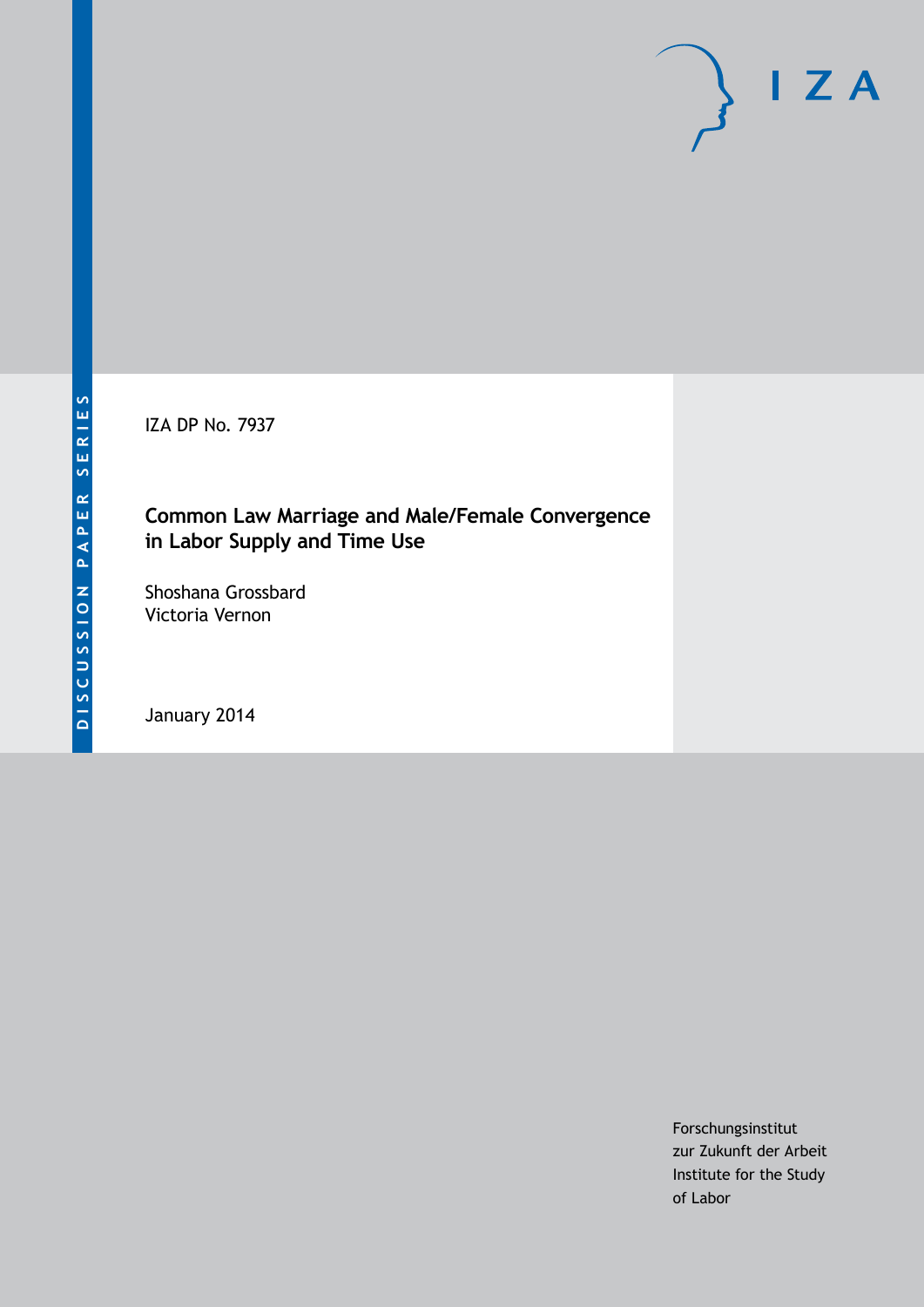# **Common Law Marriage and Male/Female Convergence in Labor Supply and Time Use**

### **Shoshana Grossbard**

*San Diego State University and IZA*

### **Victoria Vernon**

*Empire State College, New York*

Discussion Paper No. 7937 January 2014

IZA

P.O. Box 7240 53072 Bonn **Germany** 

Phone: +49-228-3894-0 Fax: +49-228-3894-180 E-mail: [iza@iza.org](mailto:iza@iza.org)

Any opinions expressed here are those of the author(s) and not those of IZA. Research published in this series may include views on policy, but the institute itself takes no institutional policy positions. The IZA research network is committed to the IZA Guiding Principles of Research Integrity.

The Institute for the Study of Labor (IZA) in Bonn is a local and virtual international research center and a place of communication between science, politics and business. IZA is an independent nonprofit organization supported by Deutsche Post Foundation. The center is associated with the University of Bonn and offers a stimulating research environment through its international network, workshops and conferences, data service, project support, research visits and doctoral program. IZA engages in (i) original and internationally competitive research in all fields of labor economics, (ii) development of policy concepts, and (iii) dissemination of research results and concepts to the interested public.

IZA Discussion Papers often represent preliminary work and are circulated to encourage discussion. Citation of such a paper should account for its provisional character. A revised version may be available directly from the author.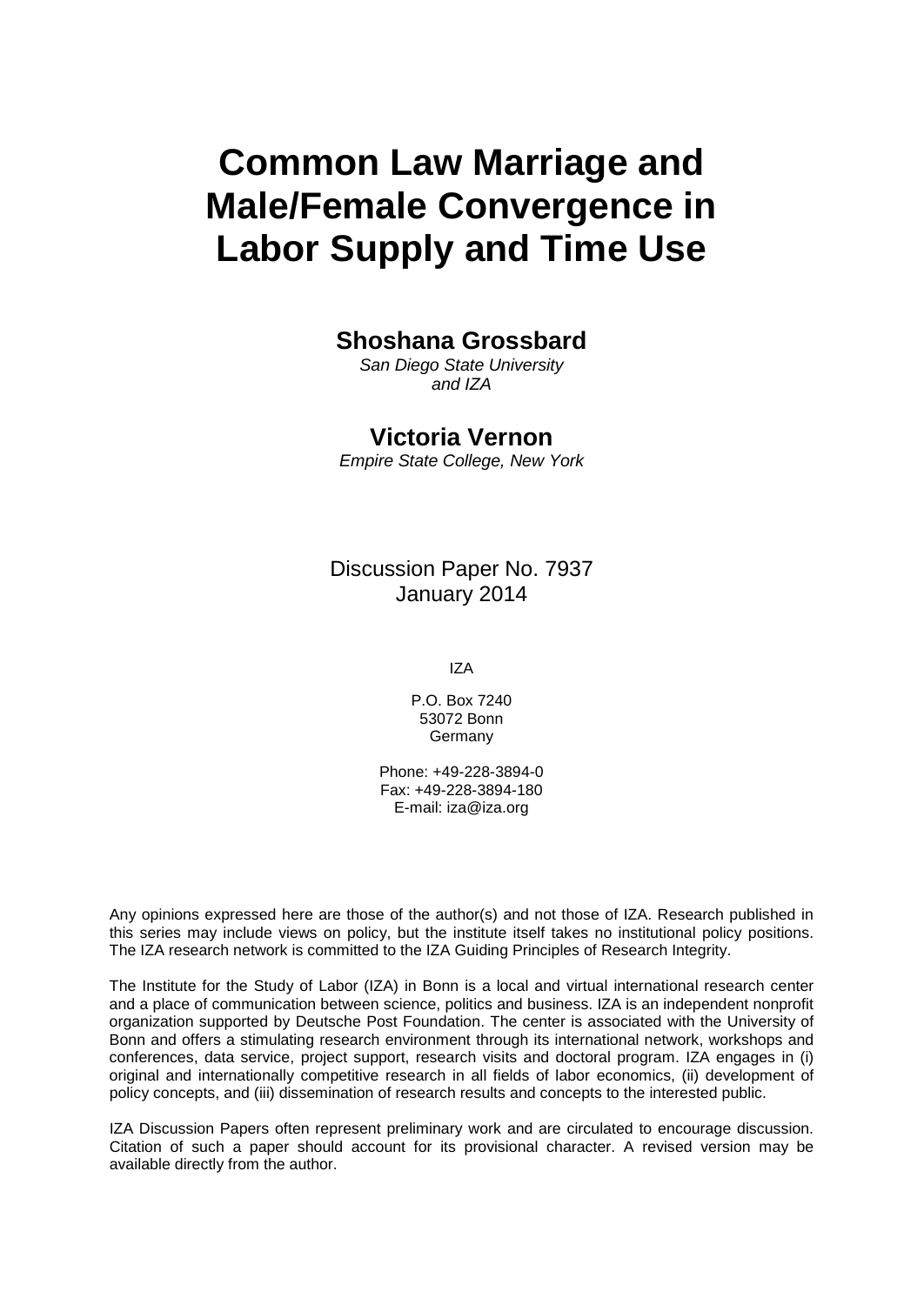IZA Discussion Paper No. 7937 January 2014

# **ABSTRACT**

## **Common Law Marriage and Male/Female Convergence in Labor Supply and Time Use**

Does availability of common law marriage (CLM henceforth) in the U.S help explain variation in the labor force participation, hours of work and hours of household production of men and women over time and across states? As CLM offers more legal protection to household producers at the margin between single status and marriage, we expect it to discourage labor supply and encourage household production on the part of household producers who are married or cohabit. In the context of traditional gender roles this implies a negative association between availability of CLM and the labor supply of women who are either married or cohabit. Also assuming traditional gender roles, men are then expected to work more in the labor force when CLM is available. We analyze micro data from CPS-iPums for the period 1995-2011 to investigate labor outcomes and from the ATUS for the period 2003- 11 to study effects on household production and total hours of work. Labor supply effects of CLM availability are almost always negative for cohabiting and married women, and sometimes also for single women. The effects of CLM on men's labor supply tend to be negative when samples include all men aged 18-35. However, for the groups that we identified as most likely to be affected by CLM availability – the youngest white men w/o college education – we find positive effects. Married non-black men and women and work less in home production under CLM.

JEL Classification: J12, J16, J22, K36

Keywords: labor supply, marriage, law and economics, household production

Corresponding author:

Shoshana Grossbard Department of Economics San Diego State University San Diego, CA 92182-4485 USA E-mail: [shosh@mail.sdsu.edu](mailto:shosh@mail.sdsu.edu)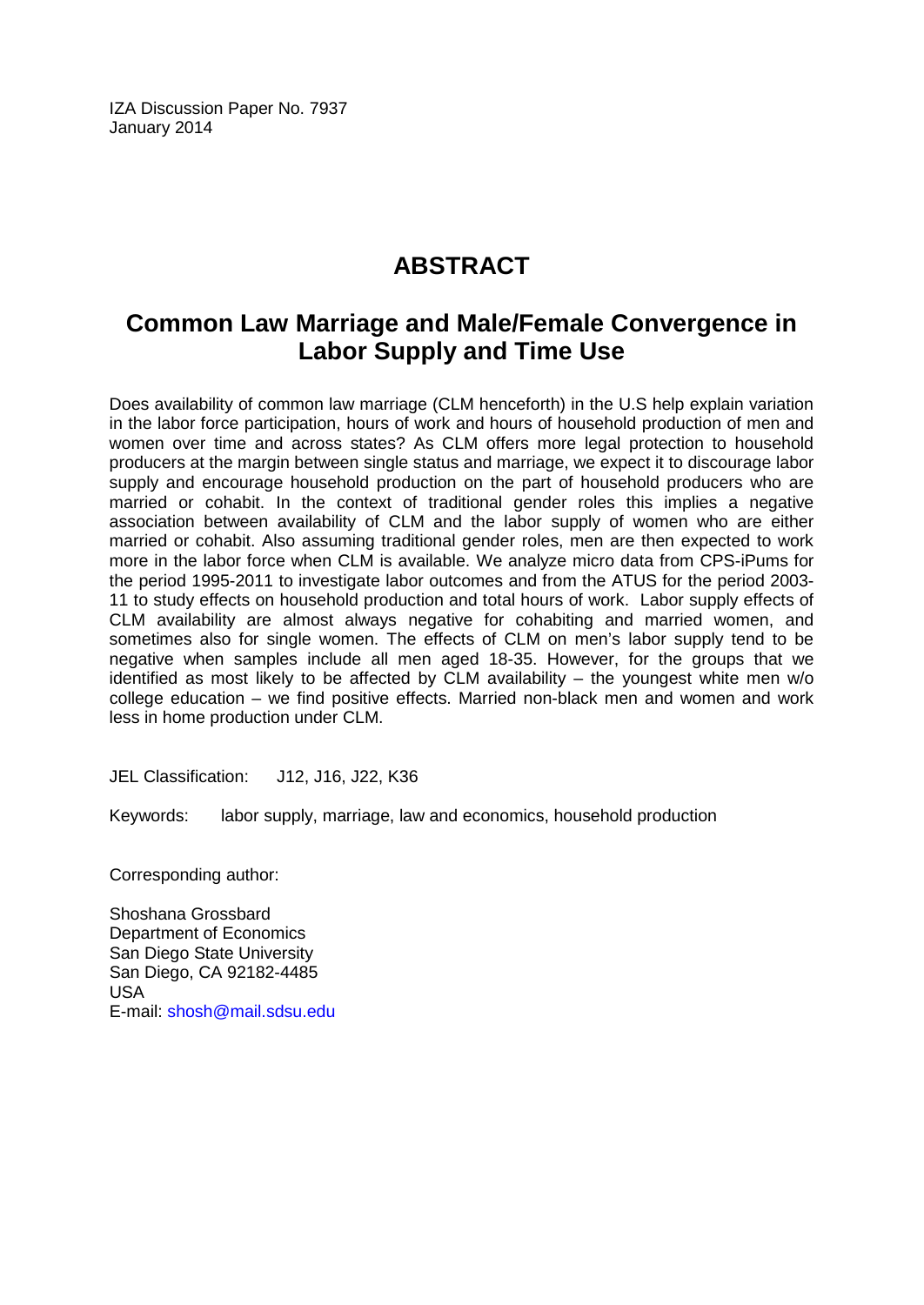#### **1. Introduction**

The association between labor supply and laws related to marriage and divorce has previously been analyzed both theoretically and empirically. Most of these studies have focused on effects of changes in divorce laws. This paper investigates whether availability of common law marriage (CLM henceforth) in the U.S helps explain variation in the labor force participation, hours of work and hours of household production of men and women over time and across states. To the extent that CLM facilitated specialization and trade in households following traditional gender roles the abolition of CLM could help explain some of the gender convergence in labor supply and time in household production that has been observed in recent decades.

States accepting CLM offer their heterosexual residents an additional way of organizing their living-together arrangements by offering a choice between regular marriage and CLM, the latter involving lower costs of entering marriage (with CLM there is no need for a marriage certificate or ceremony) and vaguer rules in case of divorce. CLM is established when couples cohabit and hold themselves out as spouses by calling each other husband and wife in public, using the same last name, filing joint tax returns, or declaring their marriage on applications, leases, birth certificates and other documents. There are no rules regarding cohabitation time required for such marriage. A short term cohabiting relationship may also be called "marriage" if both spouses agree. A cohabiting couple who are engaged to be legally married almost certainly show enough intent to be married to be considered "married" in a CLM state. Otherwise CLM is like marriage, including the requirement of an official court-mandated divorce in the event of separation and acceptance by all other states and government institutions dealing with tax collection and redistribution of income.<sup>1</sup>

 $\overline{a}$ 

<sup>&</sup>lt;sup>1</sup> see Lind (2008) and the following links:

[http://video.about.com/marriage/How-to-Qualify-for-a-Common-Law-Marriage.htm;](http://video.about.com/marriage/How-to-Qualify-for-a-Common-Law-Marriage.htm)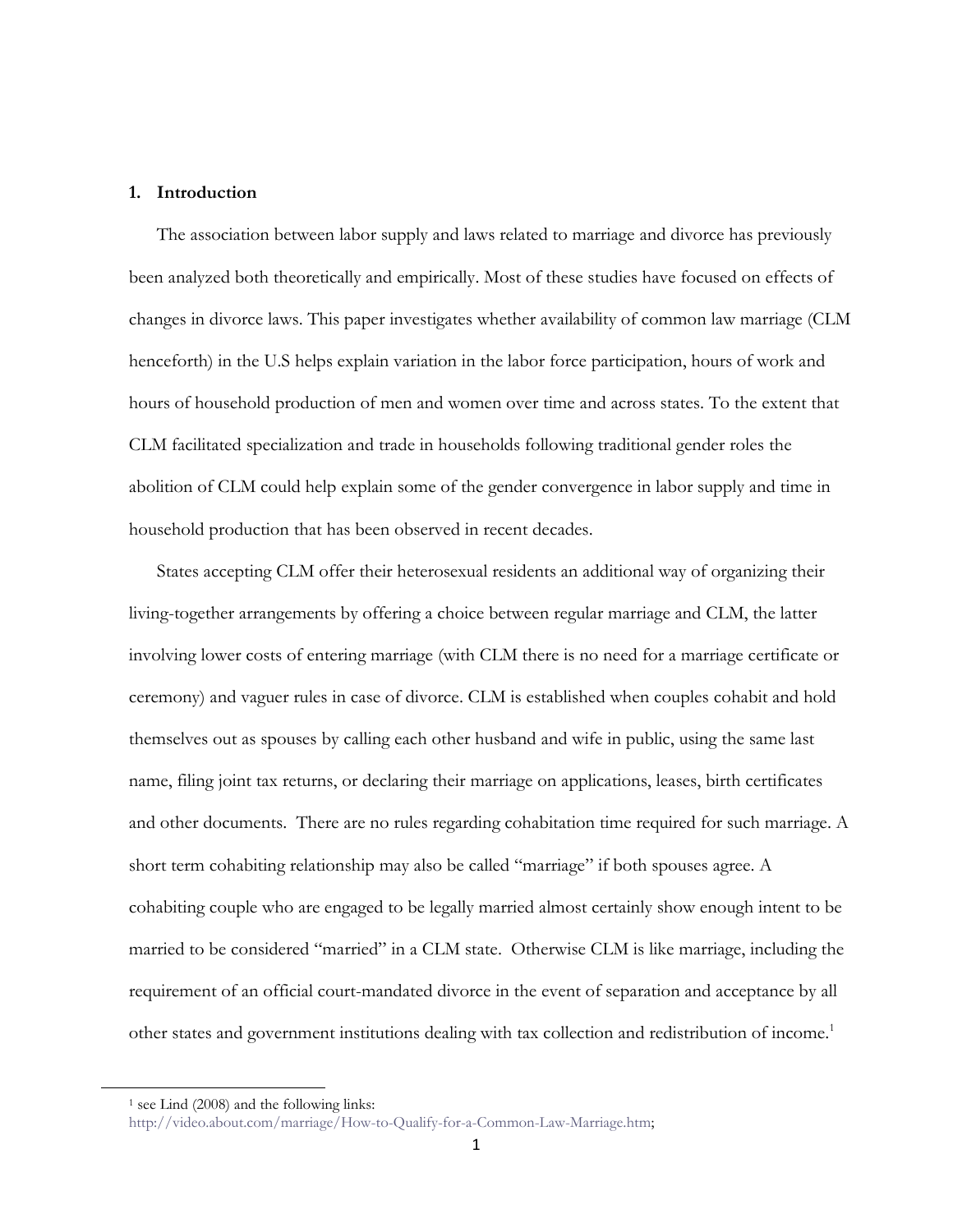In many ways CLM resembles laws granting equal rights to cohabiting couples adopted in some Western European countries, Canada and Israel.

It follows from a number of theories of marriage that the better the legal protection states offer to married individuals specializing in household production in case of dissolution the more these individuals are likely to reduce hours of work in the labor force. To the extent that availability of CLM offers more legal protection to household producers at the margin between single status and marriage, it may discourage labor supply and encourage household production on the part of household producers who are married or cohabit. In the context of traditional gender roles this implies a negative association between availability of CLM and the labor supply of women who are either married or cohabit. Also assuming traditional gender roles, men are then expected to work more in the labor force when CLM is available. With gender roles inverted, namely with men more responsible for household production and women for bringing in income, the opposite is expected to hold.

We present a conceptual framework that leads us to these testable implications and to similar implications for singles: if traditional gender roles prevail CLM is expected to be associated with less labor supply by all women—in couple or single--and more labor supply by men—in couple or single. Our predictions are most relevant to people at the stage of couple formation, and therefore we limit our analyses to respondents under age 36. Furthermore our analytical framework leads to predictions regarding differential effects of CLM by education and ethnicity and helps us interpret effects of CLM on time spent on home production.

Our research is innovative in that we examine effects of changes in CLM availability rather than of changes in divorce laws. Previous research has mostly examined labor supply effects of the

**.** 

[http://Www.answers.com/topic/common-law-marriage](http://www.answers.com/topic/common-law-marriage) ;

[http://Www.co.travis.tx.us/dro/common\\_law.asp;](http://www.co.travis.tx.us/dro/common_law.asp)

[http://Www.unmarried.org/common-law-marriage-fact-sheet.html.](http://www.unmarried.org/common-law-marriage-fact-sheet.html)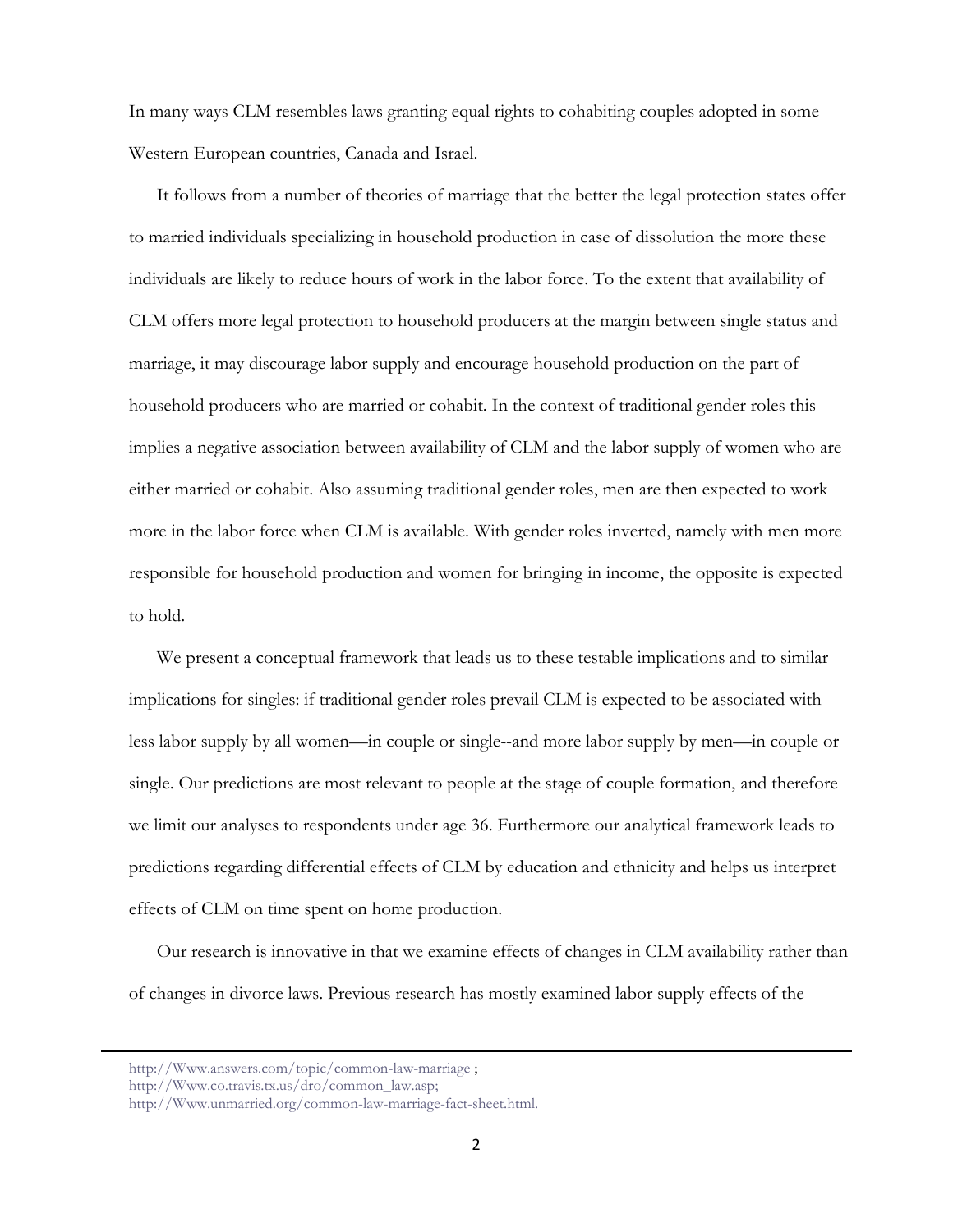replacement of fault- and consent-based divorce laws with no-fault and unilateral divorce. Differences in the timing of these replacements have been linked to changes in labor supply e.g. by Peters (1986), Gray (1998), Stevenson (2007) and Genadek et al. (2007). Another type of law that has been examined in the context of labor supply research is also related to divorce and deals with alimony rights in Canada (Chiappori et al. 2011). We also add to the literature that previous research has linked variation in legal regimes to labor supply but not to time in household production as measured in time use surveys.

As there are no large US data sets that include individual information on CLM, we base our empirical study on comparisons between states that do and don't offer CLM and on variation over time in the availability of CLM. Most US states used to recognize CLM but have abolished this form of marriage. As of 2014, common-law marriage could still be contracted in 11 states: Alabama, Colorado, Iowa, Kansas, Montana, New Hampshire (posthumously for purposes of inheritance), Oklahoma, Rhode Island, South Carolina, Texas, and Utah, as well as in the Navajo Nation and in the District of Columbia. Over the period covered by our data CLM was abolished by Ohio (Oct 1991), Idaho (1996), Georgia (1997), and Pennsylvania (2005), which provides us with a quasi-experiment that we use in our analysis of state-level and individual-level data.

We analyze micro data from CPS-iPums for the period 1995-2011 to investigate labor outcomes and from the ATUS for the period 2003-11 to study effects on household production and total hours of work. According to the CPS labor supply effects of CLM availability are almost always negative for cohabiting and married women, and sometimes also for single women. The effects of CLM on men's labor supply tend to be positive for the groups that we identified as most likely to be affected by CLM availability—the youngest, white men, and men without college education. According to the ATUS in states with CLM married men and women tend to spend less time on household production and single men more time. However, our ATUS results are not as reliable as those of the CPS: we can't include state fixed effects and we can't distinguish between home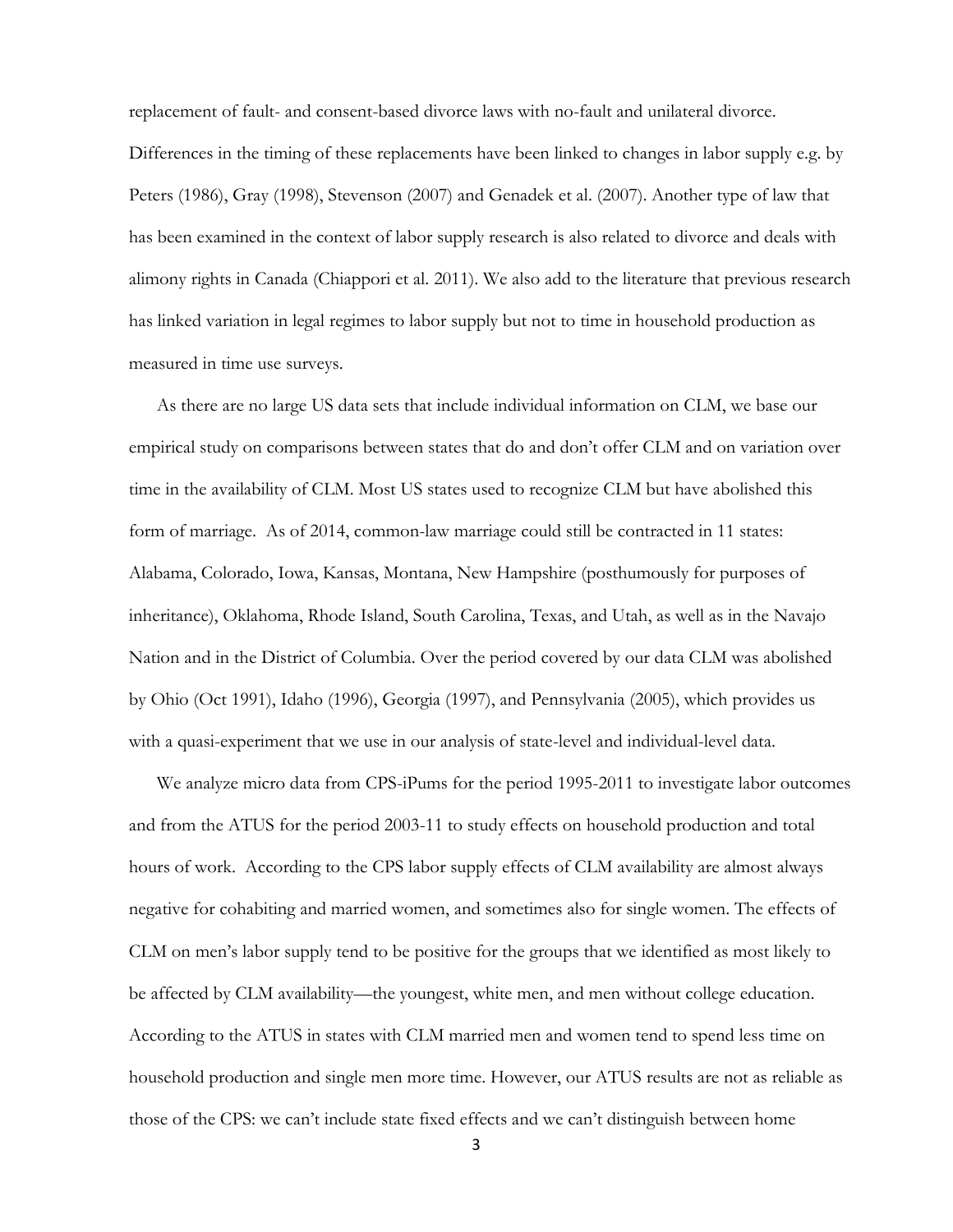production benefiting respondents and that benefiting their spouse or partner. This distinction plays a central role in our theoretical framework.

The abolition of CLM in three states may have contributed to the convergence in labor supply of men and women, especially by causing increased labor supply among women. Furthermore, the abolition of CLM may also have caused such convergence by discouraging the labor supply of young white men without a college education.

The conceptual framework is presented next. We then present data, methods and results.

#### **2. Conceptual framework**

We derive predictions regarding effects of CLM on labor supply and home production of men and women and whether these effects are expected to vary by age, education, and race/ethnicity (white, black or Hispanic).

Consider heterosexual individuals who have a choice between three types of relationship status: single, cohabitation and marriage. Singles with romantic partners maintain separate residences and are not called 'couples'. Marriage involves an implicit or explicit contract implying rights and obligations that are especially valuable in case of divorce or death and if children are present. Cohabitation involves rights and obligations that lie in between those of single and married romantic partners. In cohabitation there is limited formal asset protection for the lower earning partner in case of separation, whereas marriage guarantees each spouse close to half of all joint assets (in equitable property division states), or half of all assets acquired in marriage (in community property states). Entry into cohabitation is cheaper than entry into marriage, in part due to different social expectations (e.g. saving the costs of a wedding). In CLM states couples who move in together are often considered married right away or after a short period of unmarried cohabitation.

*Relationship status and labor supply*. Married or cohabiting couples are likely to specialize, with one person doing more household production and the other more work in the labor force. A number of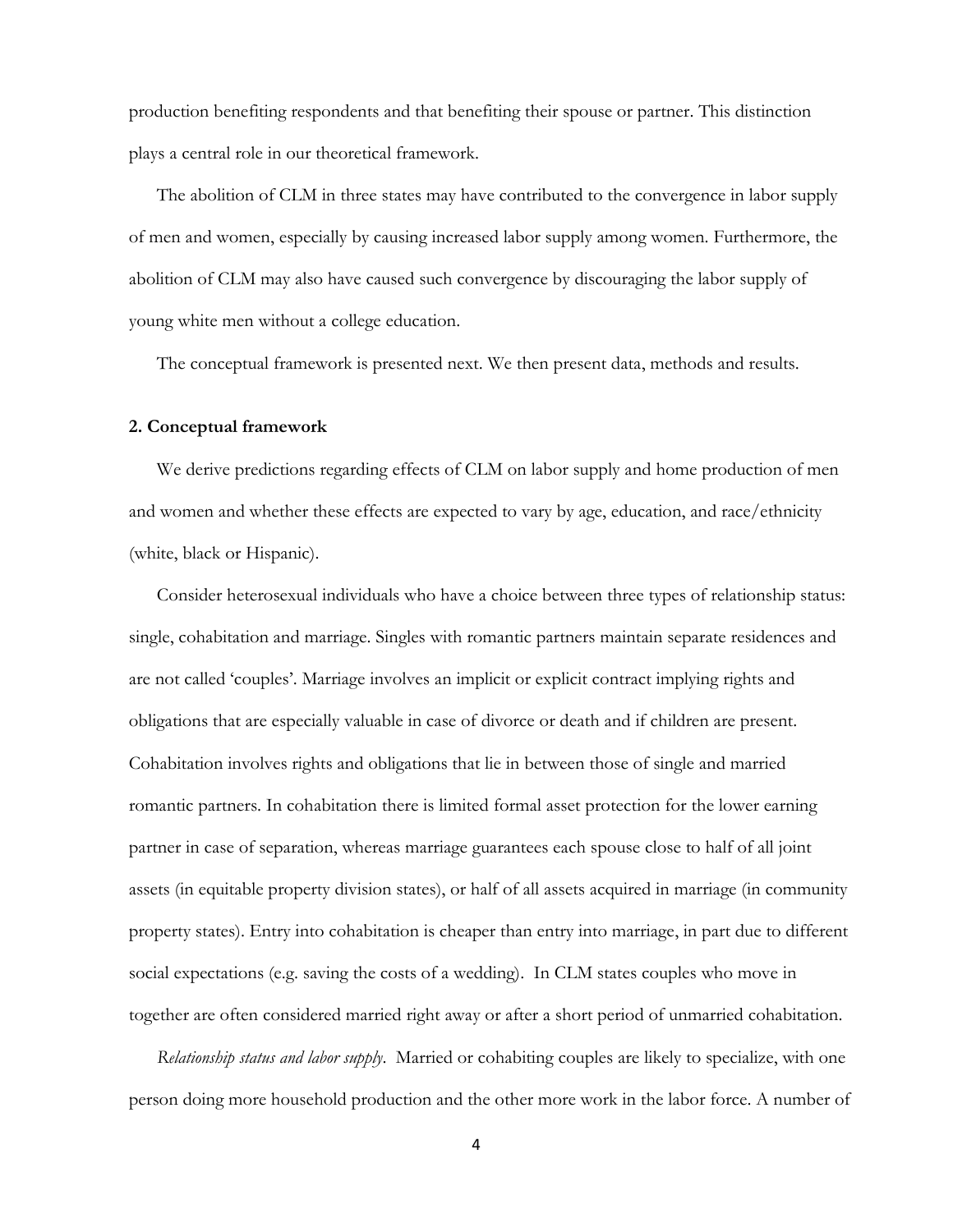theories of marriage, including Becker (1973), have emphasized the role of traditional gender roles in such specialization. Such roles may have a biological basis, given that women give birth and breastfeed (see e.g. Alger and Cox 2013). To the extent that such traditional roles prevail we follow others in expecting that married women will work fewer hours for pay than cohabiting women (Stafford et al. 1977, El Lahga and Moreau 2007) and that women living in couple (married or cohabiting) will work less in the labor force than single women. The more legal protection they are offered for their home production, the more they will be willing to exit the labor force. Specialization and traditional gender roles also imply that men living in couple will work more in the labor force than single men. Whether married men will work more than cohabiting men does not follow: there may be compensating differentials such that men with more income may not be as willing to agree to marry (as they may lose more in case of divorce) and may prefer to cohabit (see Grossbard-Shechtman 1982).

*CLM, relationship status and labor supply*. Cohabitation often leads to marriage out of mutual consent, regardless of whether CLM is available, but in CLM states cohabitation may unilaterally lead to marriage because it can be claimed by one of the partners. Fixed costs are minimal. Therefore if CLM is available, entering marriage can be cheaper. The potential for specialization between men and women is more likely to be realized if costs of entry are low: with cheaper entry into marriage more people will be observed as cohabiting or married and will engage in more household production. Assuming traditional gender roles, this implies that CLM encourages women's household production and discourages their labor force participation and hours of work. Conversely, in CLM states the labor force participation of men in couples could possibly be higher and they could engage less in household production. It does not follow from this specialization argument that single men would work more in the labor force in CLM states or that single women would work less.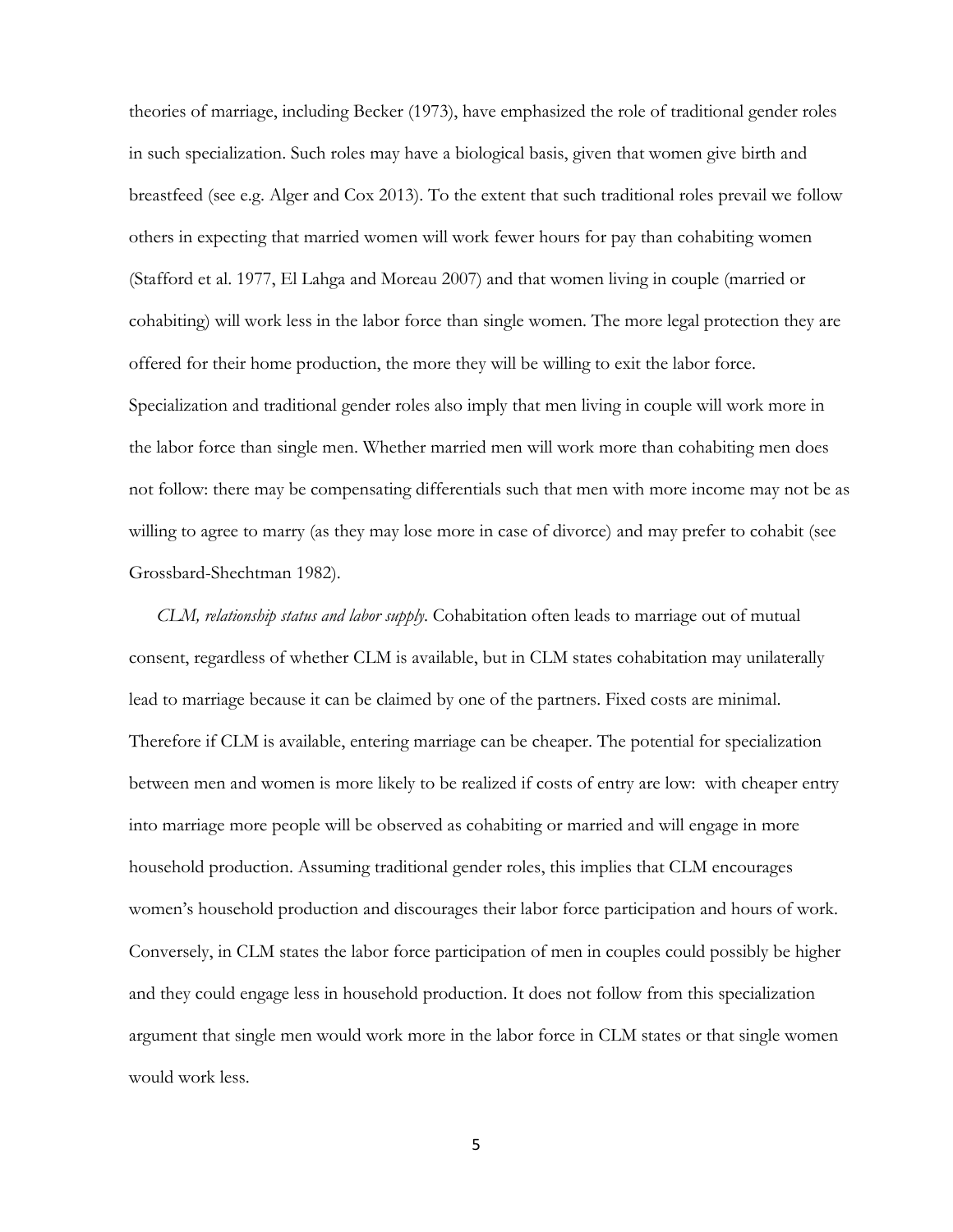Next, we introduce marriage markets and prices, in line with Becker's (1973) second demand and supply (D&S) model of marriage with many interrelated markets defined by personal characteristics such as education and age, each "marriage" market establishing an equilibrium "price"<sup>2</sup> According to Becker, the higher their price in marriage the more the individuals have access to the gain from marriage.<sup>3</sup> Even though this price could be associated to labor supply Becker's (1973, 1981) theory of marriage does not address such association. Grossbard-Shechtman (1984) adapted Becker's second D&S model of marriage and replaced its markets for brides and grooms with multiple markets for *Work-In-Household (WiHo)* defined as household production work of benefit to a spouse/partner.<sup>4</sup> A price is established in each market.

In a heterosexual context men and women potentially supply WiHo to each other and have a demand for each other's WiHo. If traditional gender roles are followed women do more WiHo than men and, *netto*, markets will be for women's WiHo, with men on the demand side paying the price of women's WiHo. Therefore they may need to work in the labor force in order afford women's WiHo. The more men are likely to marry, the more they are likely to prepare themselves for marriage financially and work longer hours while single. The more women are likely to marry the more they expect to be paid for their WiHo and the more they are likely to reduce their labor force participation and hours of work while single. Consequently, to the extent that CLM increases the likelihood of marriage or cohabitation by reducing entry costs it will not only encourage labor supply by men in relationships (who need to pay for WiHo) but also by single men preparing themselves for such relationships. Single women may have reduced labor supply where CLM is available if they anticipate having more opportunities to work in WiHo and get paid for it. It is not clear whether availability of CLM will have a stronger negative effect on married women's labor

 $\overline{a}$ 

<sup>2</sup> Choo and Siow (2006) have a hedonic marriage market model inspired by Becker's second D&S model.

<sup>3</sup> This price is related to the sharing rule found in later models of marriage, such as Chiappori (1992).

<sup>4</sup> WiHo is called 'household labor' in Grossbard-Shechtman (1984). WiHo can include parenting work and often also benefits the self.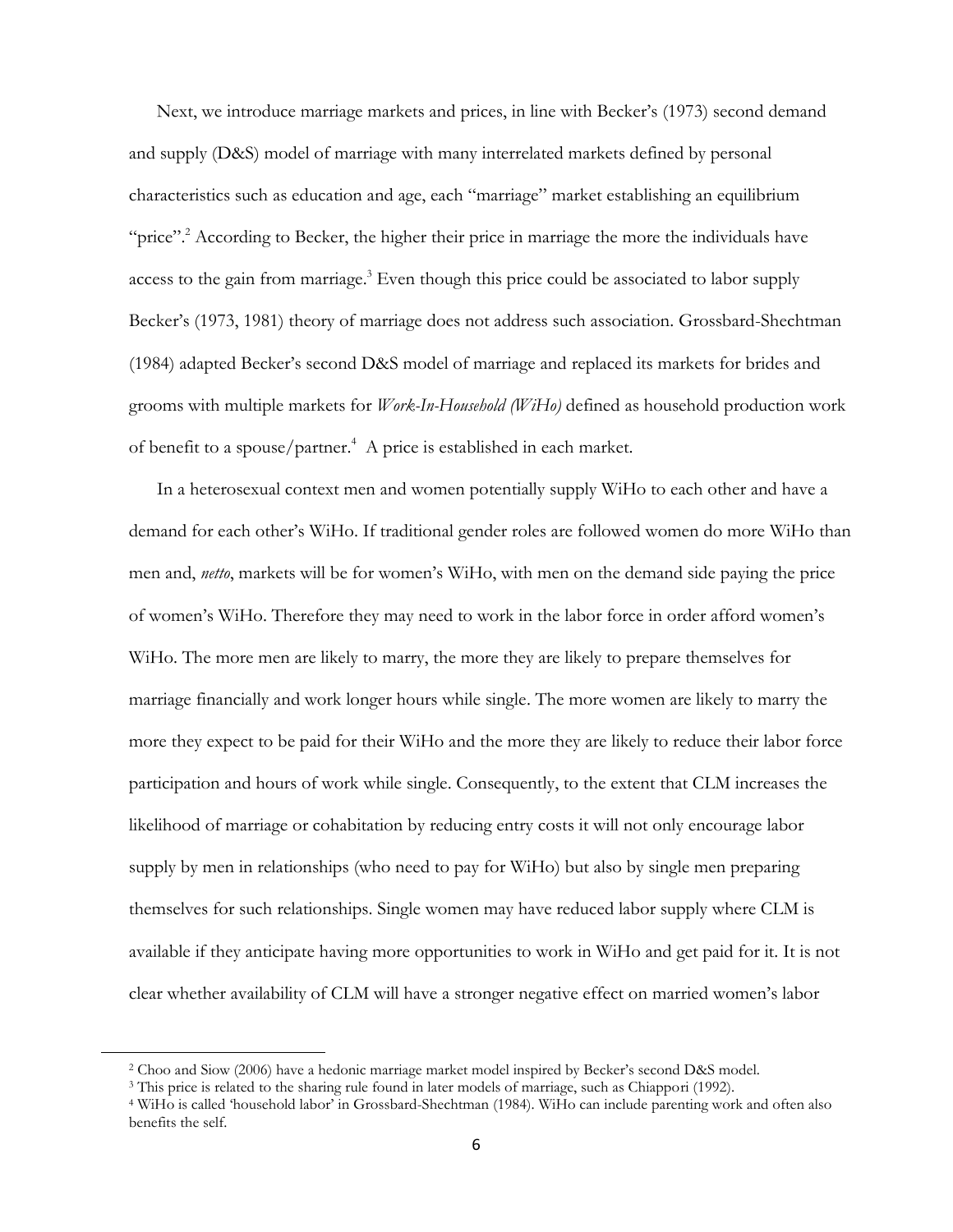supply than on cohabiting women's labor supply or vice-versa. Single women's labor supply is likely to vary less with CLM than that of women in couple.

If a group moves away from traditional gender roles and marriage markets are markets for men's WiHo and women pay the price of WiHo then CLM is likely to raise men's price in marriage markets and to cause increases in women's labor supply and decreases in men's labor supply.

*CLM, Relationship Status and Age.* The closer people are to the average age of entry into cohabitation or marriage, the more CLM is likely to affect their labor supply. The labor supply or other outcomes of older people is not as likely to be affected by laws that make it easier to enter marriage. If they are in couple they may have been married or cohabiting for extended periods of time and CLM availability plays little role in their lives. If they are single and well past the average age at marriage they may also be set in their ways (possibly in same-sex relationships) and not likely to be influenced by CLM availability. Therefore in the empirical work we focus on respondents under age 36 (in contrast, studies of labor supply and divorce laws such as Gray (1998) have used samples ages 18 to 55). We expect our predictions to apply more to respondents aged 18-25 than to those aged 26-35.

*CLM, Relationship Status and Education.* Where traditional gender roles prevail CLM encourages women's WiHo. To the extent that highly educated women are less interested in supplying WiHo at a price and using that income to avoid labor force participation (see Grossbard-Shechtman and Neuman 1988) and more interested in exchanging their own WiHo for a partner's WiHo, *CLM will have a larger negative impact on the labor supply of women with low education* than on that of women with high education. CLM is also more likely to have a positive impact on the labor supply of loweducation men than on that of highly educated men.

*CLM, Relationship Status and black/white*. It is possible that black women are less likely to obtain a price for their WiHo than is the case with white women (see Goldsmith et al 2007 for evidence on racial discrimination in marriage markets). In fact, they may be expected to pay men to induce them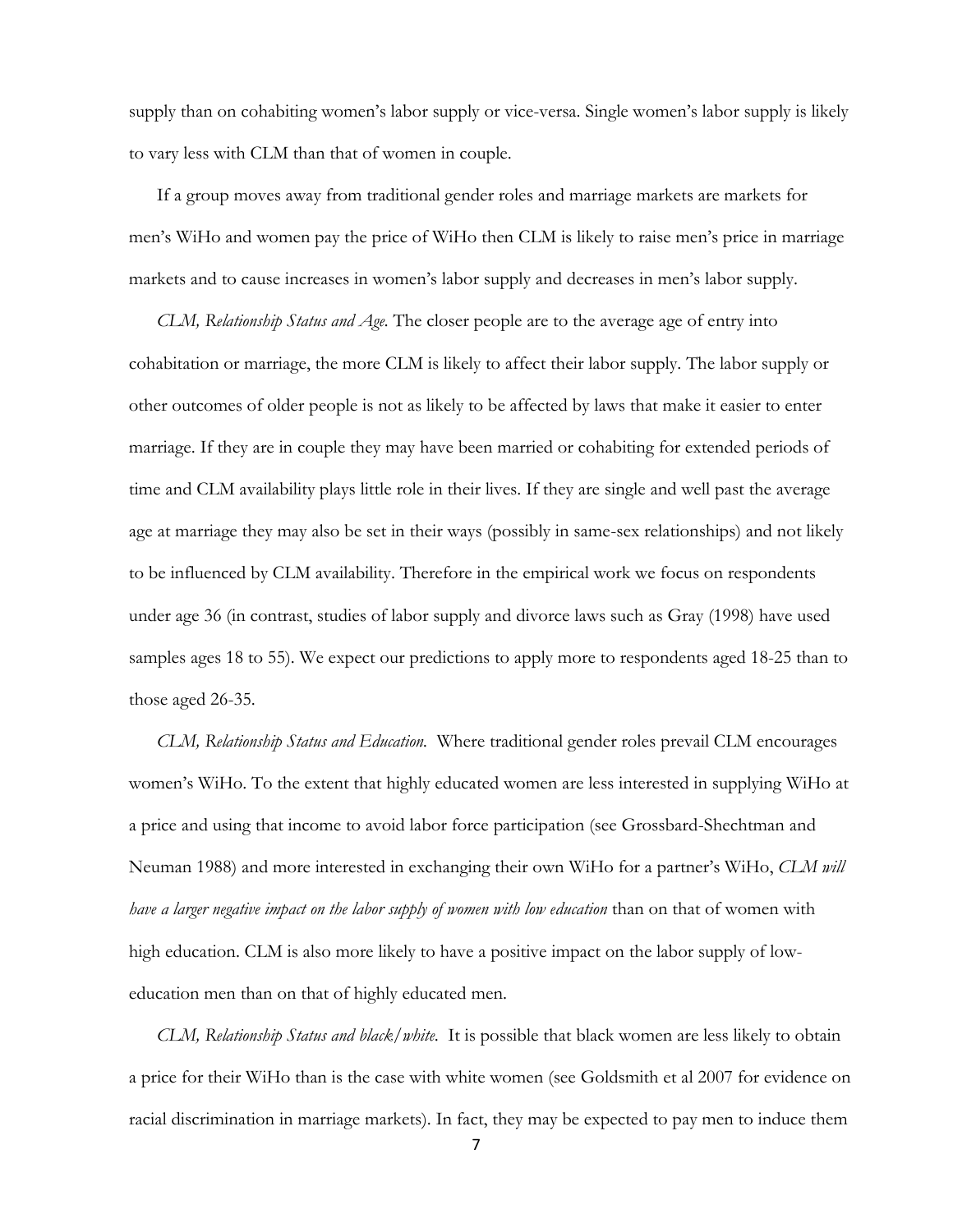to marry, as was assumed by Cherry (1998). Consequently, by making it more feasible to obtain WiHo *CLM may encourage labor force participation and lead to more hours of work among black women,* regardless of their relationship status. So while CLM may have negative effects on the labor supply of white women who get paid for their WiHo it may have positive effects on the labor supply of black women if they have to pay for men's WiHo. Furthermore, CLM may discourage labor supply by black men working in WiHo. Also, blacks tend to be poorer than whites and may have had a higher tendency to select CLM where it has been available (Lind 2008).

*Additional Factors that May Matter*. When testing for labor supply effects of CLM on women, it is important to control for the level of *welfare benefits*. Under some circumstances when prices for WiHo go down women may switch from WiHo (in marriage or cohabitation) to welfare instead of from WiHo to labor supply in the labor force (see Grossbard 2005). If CLM raises marriage prospects or the benefits of cohabitation for women, increased WiHo may not have as noticeable a negative impact on women's labor supply; instead it may mean fewer women dependent on welfare. The higher the welfare benefits, the more CLM may be associated with changes in women's welfare exits rather than changes in labor supply.

*Sex ratios* are defined as number of men divided by number of women. Grossbard-Shechtman (1984) and Chiappori et al. (2002) predicted that sex ratios will be negatively associated with women's labor supply. It also follows from the same theoretical frameworks that men's labor supply will be positively associated with sex ratios. Effects of CLM could be more pronounced where sex ratios are low as long as they are not associated with a switch in the side paying the price of WiHo. If the price of WiHo is positive, then the higher the sex ratio, the higher the price of WiHo and the more CLM is likely to cause increases in men's labor supply. Women's labor supply are not as likely to vary negatively with availability of CLM and high sex ratios, as women may not want to translate their higher price into more supply of WiHo. Also the higher the sex ratio the less CLM will be associated with more household production by women.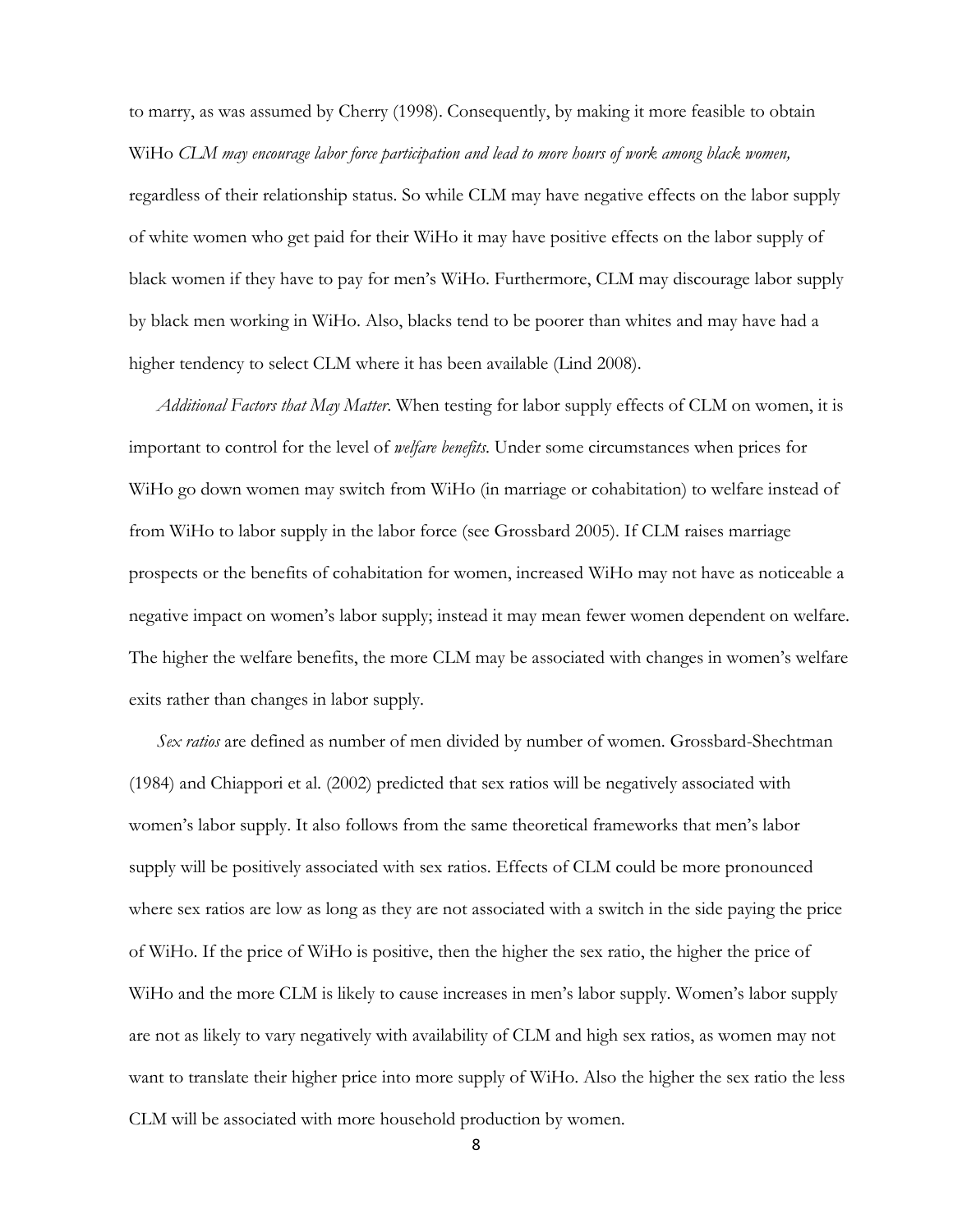Other variables included in the regression models are discussed in Section 4.

*CLM and Household production time*. An effect of CLM on labor supply does not necessarily imply the opposite effect on household production as measured by the ATUS. A first reason for the difference is that the predictions discussed above were based on arguments about WiHo and not all household production is WiHo: WiHo only includes production that benefits the spouse or partner and for which the partner is willing and able to pay. Unfortunately, our data don't include information on who benefited from household production time. So a prediction that CLM increases WiHo and decreases labor supply doesn't necessarily translate into increased household production as measured by the ATUS. For instance, the person could be spending more time in self-oriented household production when CLM is available. A second reason for the difference is that the availability of CLM may also affect the price for WiHo and the propensity to subcontract production outside the household. Third, when CLM is available the couples that are formed may be selected according to different characteristics. For instance, low income people may be more likely to form couples given the lower costs of entry into marriage and high income people may be more reluctant to cohabit as they may worry about a poorer partner claiming some of their assets. In turn, such income effects will affect both the demand and the supply of WiHo and observed time in household production. In view of these considerations we don't necessarily expect women to work more in household production where CLM is available, will it necessarily be the case that where CLM is available men will work less in household production.

#### **3. Data and Sample Means**

We use two data sets in this study: micro data from CPS-iPums 1995-2011 and micro data from ATUS 2003-11. The first is used to estimate labor market outcomes and the second to estimate determinants of household production time and total work in labor markets and household production.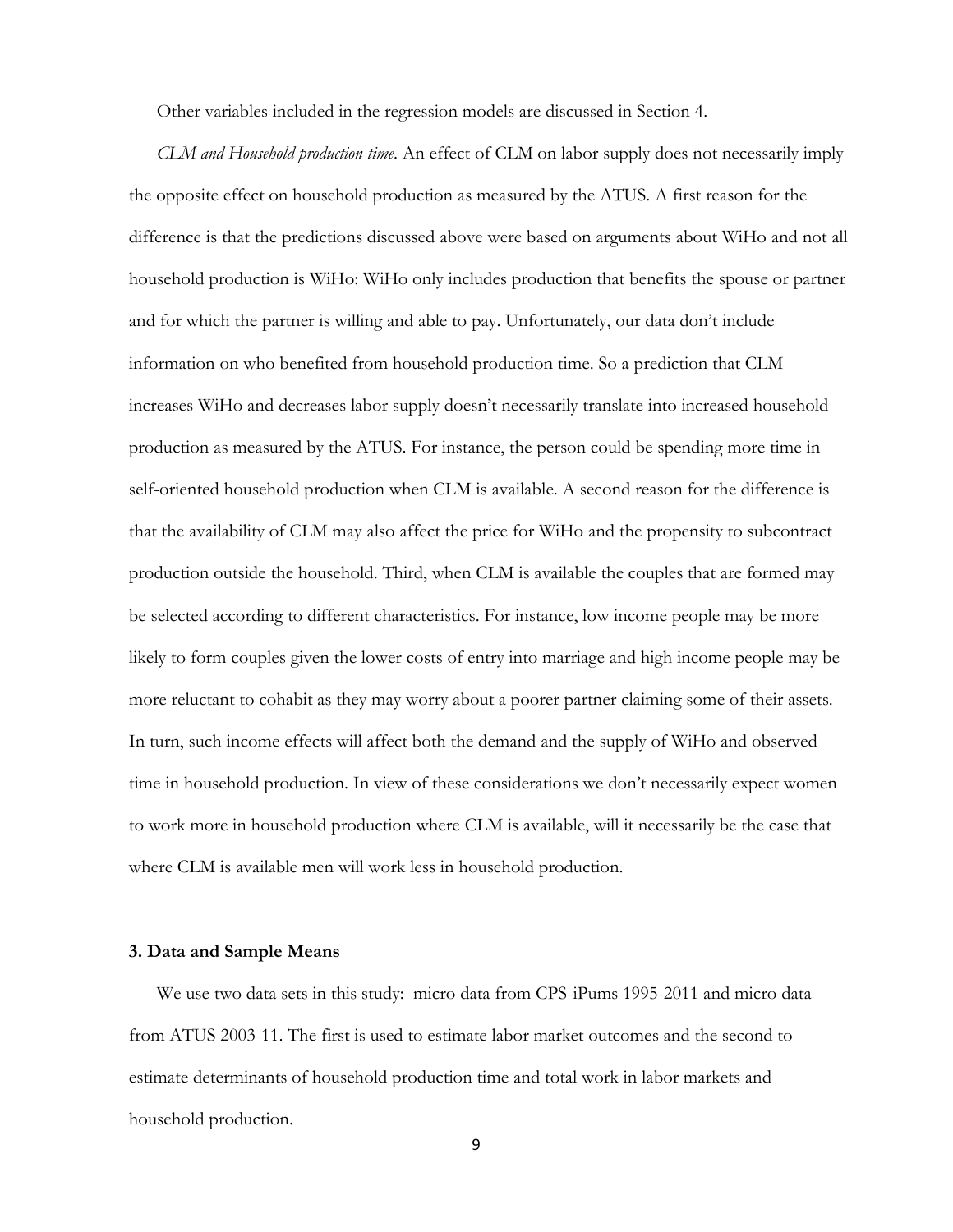#### *CPS-iPums 1995-2011<sup>5</sup>* :

This is a large nationally representative dataset with information on demographic characteristics, labor market status, and identifiable cohabiting relationships. Three states abolished CLM over the time covered by this data: Idaho (1996), Georgia (1997), and Pennsylvania (2005). The main drawback is that not all cohabiting couples can be identified prior to 2007, because only relationships between household heads and their partners were recorded, while other household members are assigned either married or single status. Therefore our sample will underestimate the share of cohabiting couples in the population for 1995- 2006. This will not be a problem, because our variable of interest is not the time trend but the difference between CLM and non-CLM states, as long as the designation of a household head and the composition of other family members do not vary systematically by CLM status.

We select all US-born men and women for we want to exclude individuals who possibly made their marriage decision in another country. Excluding non-US citizens resulted in a disproportionate loss of married women since first generation immigrants are more likely to be married and less likely to cohabit compared to the rest of the US population. This selection affected the Hispanic sample the most: it shrank by more than one-third.

We choose to focus on young individuals aged 18 to 35. Younger people are more likely to be affected by the change in the marriage law as they are more likely to transition in and out of marriage and cohabitation, and they tend to own fewer assets, and thus would have more of an incentive to respond to changes in the costs of entry into marriage or cohabitation. Our sample includes 322,858 women and 293,045 men, of which around 21.5% live in CLM states. According to Table 1 of sample means (means are weighted using weights provided in the survey), CLM states have a slightly higher proportion of married and a lower proportion of cohabiting residents. Respondents from CLM states are on average less educated and live in states with lower median

 $\overline{a}$ 

<sup>5</sup> https://cps.ipums.org/cps/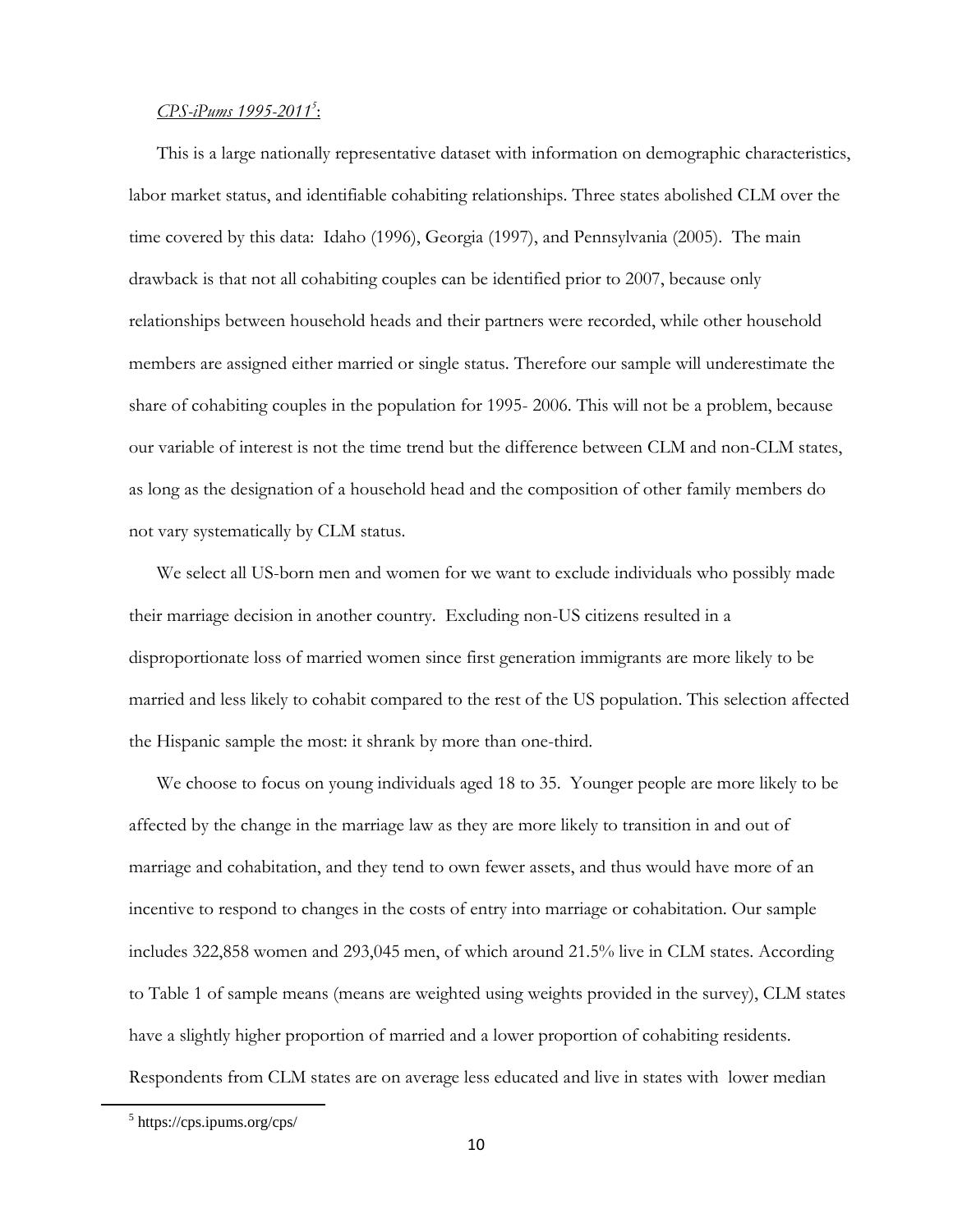household income, and more likely to have children, be Hispanic, and work full time in the labor force. CLM states are more likely to be community property states, with lower welfare payments, lower unemployment rates, lower proportion of college-educated adults and lower share of urban population.

Figure 1 illustrates usual weekly hours of work among married, cohabiting and single men and women living in CLM and non-CLM states. This measure of usual hours is the average among employed and non-employed individuals and thus may reflect higher probability of being employed and/or longer work week among some groups. Weekly work hours range between 26-43 hours. Cohabiting and single young adults of both genders, as well as married men, who live in CLM states, report longer workweeks. For example, cohabiting men, single men and single women work at least an hour longer per week than their counterparts in non-CLM states. In contrast, married women from CLM states work a few minutes less than their non-CLM counterparts.

*ATUS 2003-11<sup>6</sup> :* This dataset is a time use supplement to the CPS. The survey is conducted several months after the CPS, and respondents are asked to update the main demographic, labor market and family status variables. The sample size is much smaller than that of the CPS because only one household member is selected to participate, and the supplement covers a shorter number of years. The shorter time frame makes causal interpretation of our results problematic since only one state changed CLM status during the 8 years of the survey. We therefore examine correlations and interpret our results with caution.

Our sample includes 14,201 women and 10,140 men aged 18-35, 20% of whom live in CLM states. Survey weights are applied in all estimations to adjust for days of the week. Comparing the ATUS sample means in Table 1 to the CPS means, one notices that ATUS respondents are slightly older, more educated, more likely to be married and less likely to cohabit. These differences are possibly the result of a higher response rate to the supplement among educated women who are

 $\overline{a}$ 

 $6$  http://bls.gov/tus/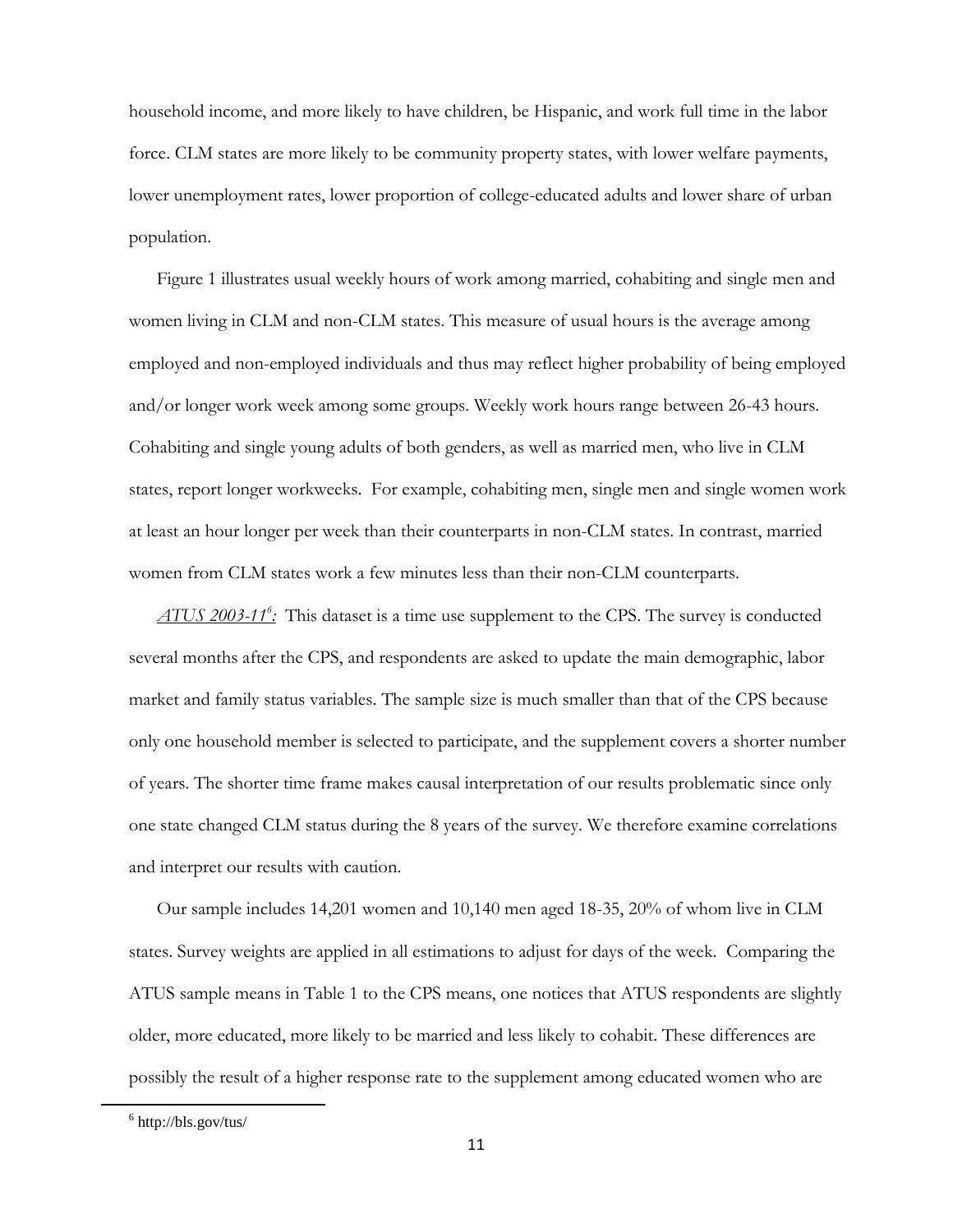also more likely to be married. The ATUS also contains a lower percent of African American women and a higher share of students. A higher proportion of ATUS respondents work full time, but the total weekly hours of work are about the same across both surveys.

Household production time includes all unpaid work: cooking, cleaning, food and non-food shopping, paying bills, care of adults, children, and pets, as well as using household and government services. Work includes paid work and income generating activities, although the latter accounts for only 2 minutes per person on average. Both household production and work include related travel and commute. Figure 2 reports minutes spent in paid and unpaid work by relationship status (married/cohabiting /single) in CLM and non-CLM states.

Married women in CLM states spend less time in household production and paid work on a typical day, overall 13m less in total work compared to married women in non-CLM states. In contrast, cohabiting women in CLM states spend 19m more in household production and 26m more in paid work, overall 45m more in total work compared to their counterparts in non-CLM states. There is virtually no difference in total work among single women who spend 3m less in household production but 6m more in paid work in CLM states.

Married men from CLM states spend 16m less in household production and 8m more in paid work, and thus only 8m less in total work, than men in other states. Cohabiting men work 2m more at home and 25m less at work, or 23m less in total, compared to non-CLM men. In contrast, single men from CLM states work 8m longer at home and 24m longer at work, or over half an hour more than their counterparts in non-CLM states.

Notice that the CPS and the ATUS tell different stories about paid work hours of cohabiting men from non-CLM states. Their hours are longer than those of other men in ATUS, which is not the case in the CPS where married men work more per week. Paid work numbers for other groups are consistent across the two surveys.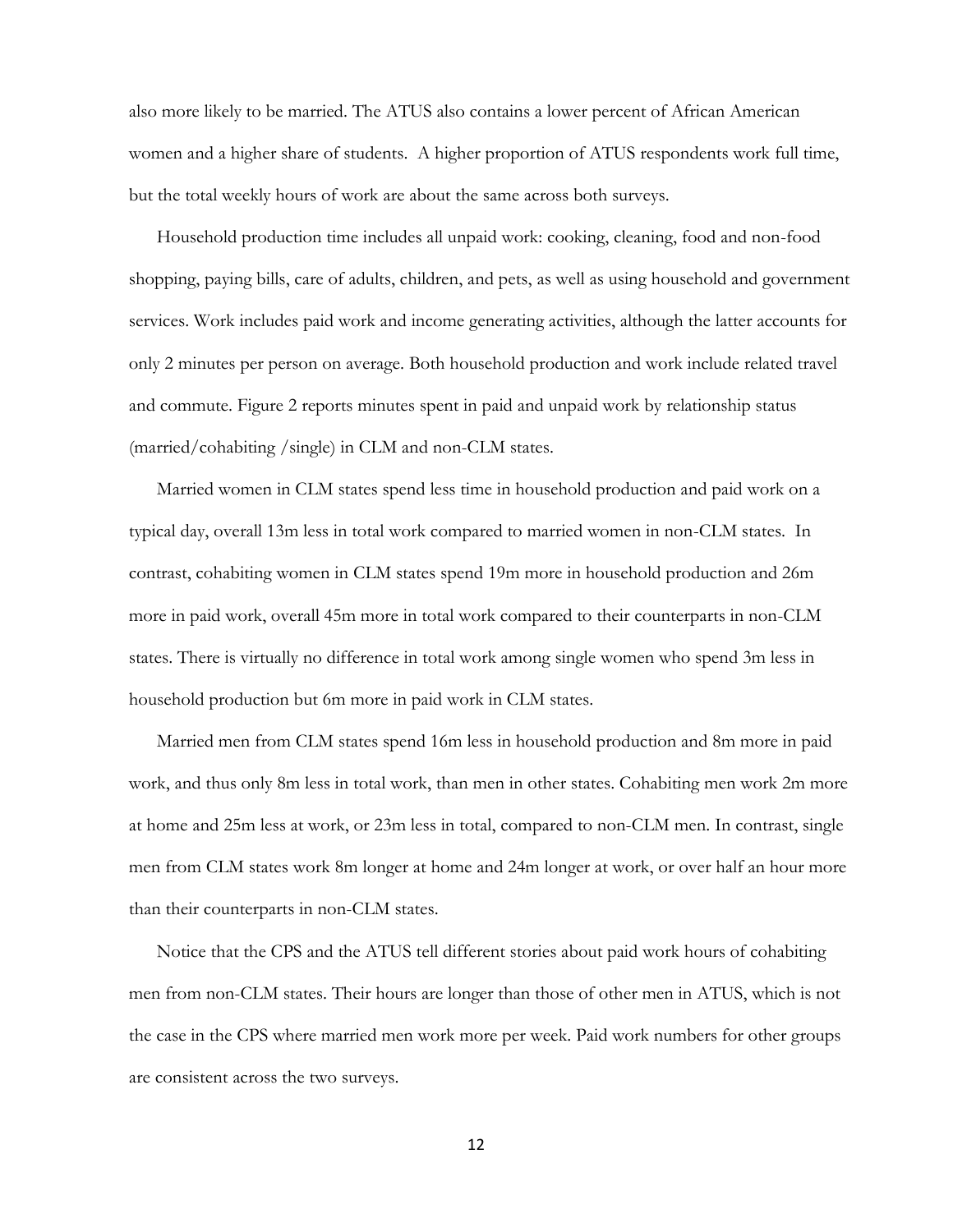#### **4. Empirical Strategy**

Our general empirical strategy is to estimate a series of models where *Y*, the outcome of interest, is a function of CLM and other determinants of a decision. Identification of a CLM effect arises through cross-state variation and variation over time, as at least one state abolished CLM over the period examined. For individual *i* from state *s* in year *t*, outcome *Y* is:

$$
Y_{ist} = \alpha_1 CL M_{st} * Single_{ist} + \alpha_2 CL M_{st} * Cohabit_{ist} + \alpha_3 CL M_{st} * Married_{ist} + \beta X_{ist} + \delta_s + \gamma_t + u_{ist}
$$
 (1)

where *Y* is employment status, whether the individual is employed full time (worked 35 hours or more last week), and the number of hours worked last week in the labor force;

CLM is the indicator for whether the state of residence recognizes CLM in year *t*, our variable of interest;

δ<sub>s</sub> are state fixed effects to account for unobservable differences in economic, legal, demographic and cultural environment that may affect individual choices;

 $γ_t$  are time dummies to capture the time trend; and

u<sub>it</sub> are i.i.d. error terms.

The vector of controls *X* consists of:

a. Respondent's demographics. All regressions contain indicators for married and cohabiting status, a quadratic function of age, student status and metropolitan residence. Regressions for the entire sample include respondent's educational level and black, Asian and Hispanic ethnicity. We also include presence of children of preschool and school age and number of children. CPS models include the log of unearned household income measured as the total household income minus the respondent's personal income. This variable is not included in ATUS models because of too many missing values. We also experimented with including partner's age and education in regressions for couples, but these variables did not significantly alter the results.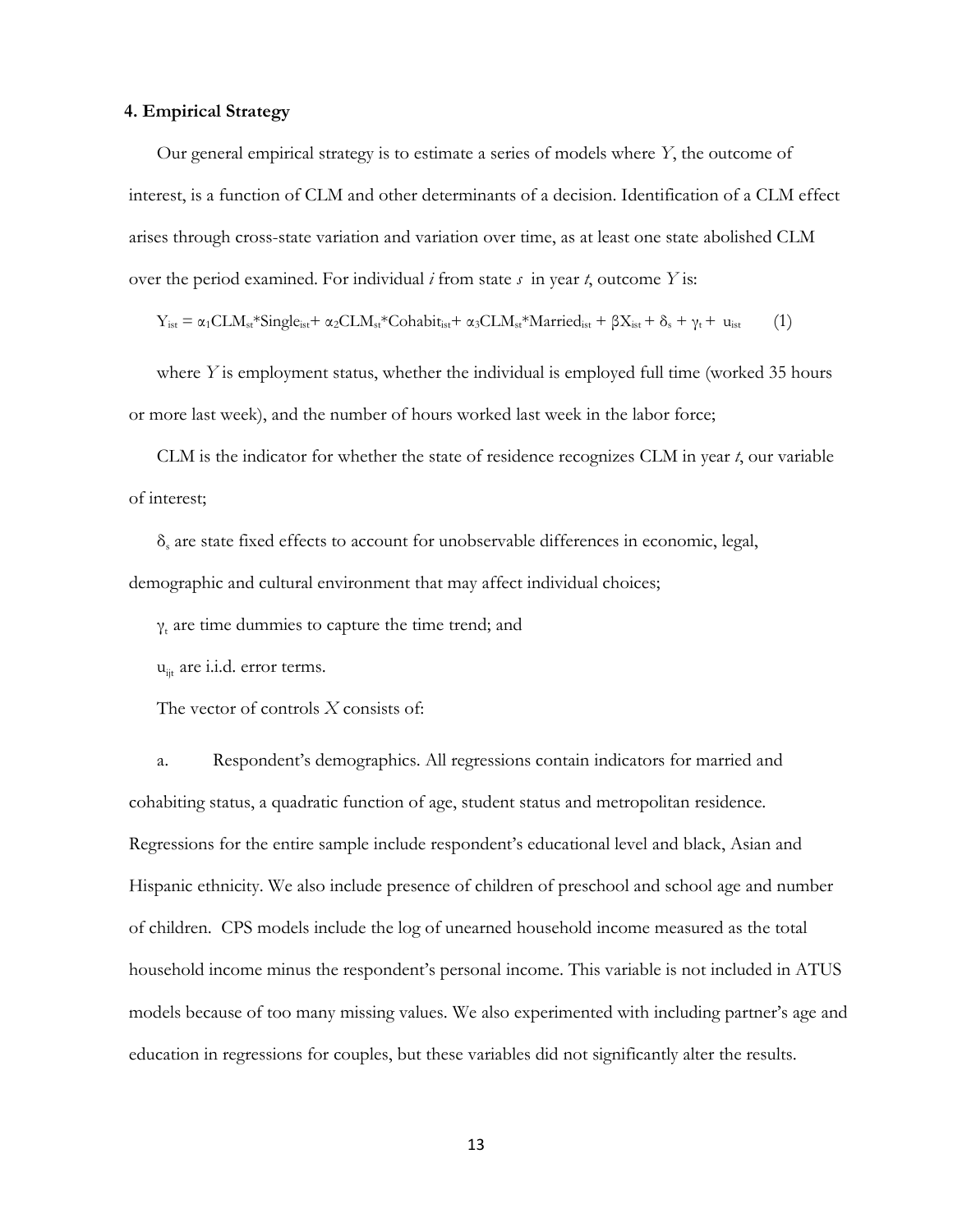b. State-level time-varying characteristics. This group of variables includes sex-ratio by age, which has been shown to affect labor market participation (Amuedo-Dorantes and Grossbard 2007)<sup>7</sup>, log of median household income, unemployment rate to account for the aggregate impact of the cost of living and economic environment, share of college-educated adults age 25 and older and share of urban population in the state to reflect social norms and bargaining conditions affecting markets for work in household production, and whether a state has a community property division rule in case of divorce, which is likely to affect bargaining power in marriage (Ekert-Jaffe and Grossbard 2008).

c. Year and state fixed effects. State fixed effects are included in CPS models to account for all other differences in the legal, cultural and economic environment that are not reflected in state time-varying controls such as laws regarding child custody and religiosity. However, our time use models do not include state fixed effects because only Pennsylvania changed CLM status between 2003-11, so it would not be possible to keep the CLM variable of interest and all state dummies. In addition, the sample size is already relatively small (several states have fewer than 100 observations). Instead of using state fixed effects, we include 3 regional dummies to account for Northeastern, Midwestern, and Western states, Southern being the reference.

The coefficients of interest are the coefficients on interactions of CLM with single, cohabiting and married status ( $\alpha_1$ ,  $\alpha_2$  and  $\alpha_3$ ). If traditional gender roles prevail it is expected that all these coefficients in regressions of labor supply will be positive for men and negative for women. The effect of CLM on labor market outcomes for married individuals may be larger than for cohabitants and singles.

We also estimate the following models using the ATUS for minutes spent in household production and total work:

 $\overline{a}$ 

<sup>7</sup>More information about the sources of data and how sex ratios are computed can be found in the notes to Table 1.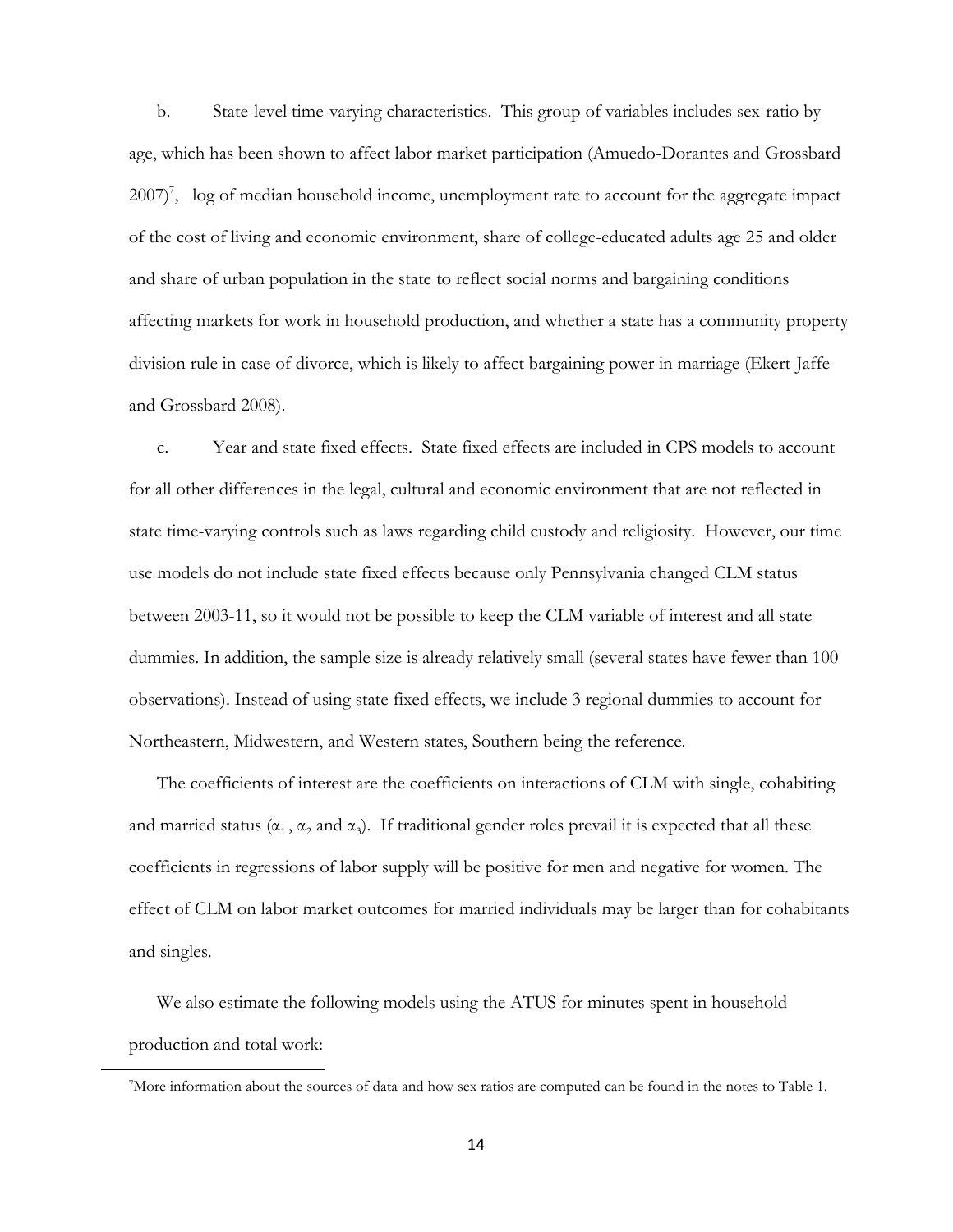Household Prod<sub>ist</sub> =  $\alpha'_{1}CLM_{st}$ \*Single<sub>ist</sub> +  $\alpha'_{2}CLM_{st}$ \*Cohabit<sub>ist</sub> +  $\alpha'_{3}CLM_{st}$ \*Married<sub>ist</sub> +  $\beta X_{ist}$  +  $\delta_{s}$  +  $\gamma_{t}$  + u<sub>ist</sub> (2) Total Work<sub>ist</sub> =  $\alpha$ "<sub>1</sub>CLM<sub>st</sub>\*Single<sub>ist</sub>+  $\alpha$ "<sub>2</sub>CLM<sub>st</sub>\*Cohabit<sub>ist</sub>+  $\alpha$ "<sub>3</sub>CLM<sub>st</sub>\*Married<sub>ist</sub> +  $\beta$ X<sub>ist</sub> +  $\delta_s$  +  $\gamma_t$  + u<sub>ist</sub> (3)

We expect a positive coefficient on the interaction of CLM and cohabiting status in the household production regression for women and negative coefficient in that equation for men, to the extent that cohabiting partners in CLM states have an extra incentive to specialize. We do not have predictions regarding total work.

When investigating whether changes in CLM laws help explain variation in time use we present separate results for different age groups, ethnic groups, education groups and groups differing in relationship status. One reason to separate by age is that young people are more likely to adapt to changes in law such as the abolition of CLM. We separate by ethnicity and education in view of the reasoning in Section 2.

When analyzing the ATUS data we used Tobit and OLS regressions. Consistent with Stewart (2013), the results were similar. We chose to report marginal effects from Tobit models.

#### **5. Results**

We first present results regarding the effect of CLM on labor supply based on the CPS. Three labor outcomes are considered: employed, employed full time, and usual weekly hours of work. Then we present results regarding time in household production and total work time based on the ATUS.

#### **Labor supply outcomes**

Estimations for a CPS sample of native-born men and women aged 18-35 are reported in Tables 2 to 4 and summarized in Table 5. Our principal focus is on the coefficients of CLM (common law marriage) interacted with three possible living arrangements: single, married and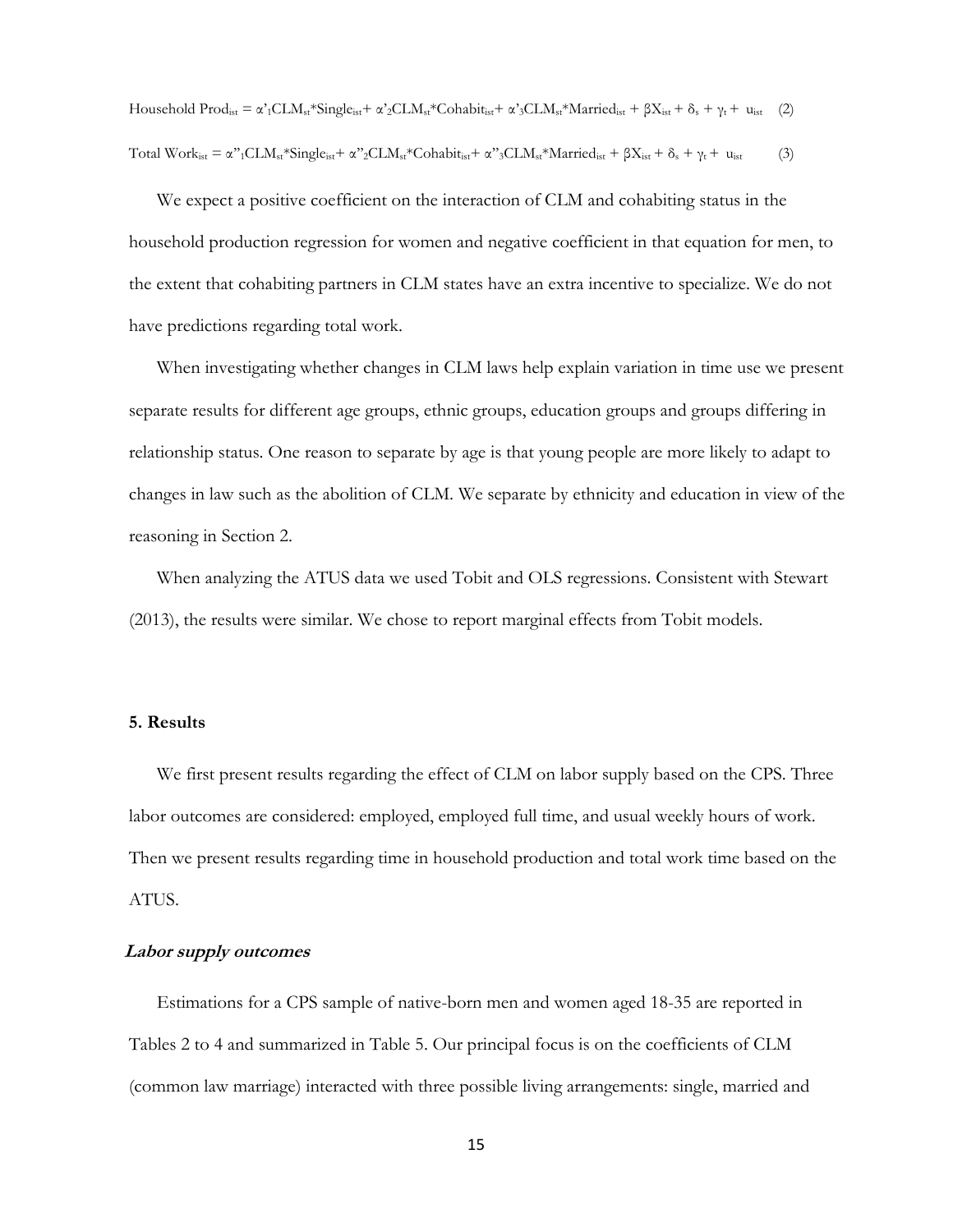(unmarried) cohabitation (in bold). Table 2 aggregates those aged 18-35 of all education levels and ethnicities. Tables 3 and 4 are for those without and with college education respectively. It can be seen from the first three columns in Table 2 that after control for a large number of variables and including fixed time and state effects married women work about 64 minutes less in the labor force and are less likely to be employed and have full-time employment when CLM is available than when it is not. CLM has a similar impact on cohabiting women, with work minutes decreasing by 50 minutes. Single women are less likely to be employed full time. The last three columns in Table 2 show results for men: single men are less likely to be employed when CLM is available. No significant effects of CLM are found for men aged 18-35 living in couple, whether married or not. The rest of the variables included in the regressions mostly have the expected signs.

Results differ when we separate samples by age category, education and race. Table 3 reports results of regressions similar to those in Table 2 but only for respondents without a college degree (the rest of the coefficients are available upon request). The effects of CLM availability on labor outcomes of men and women are shown separately for two age groups: ages 18 to 25 and 26 to 35. Effects of CLM differ considerably across these age groups for both men and women. First, we look at the first three columns for women. When women of all ethnic groups are combined or when we only look at white women we find that CLM has negative effects on the labor supply of women aged 18-25 without college education that are similar to the effects we reported for the complete sample in Table 2 but these negative effects are not found for all and white women aged 26-35 (instead we find a positive effect on the employment probability of single women). Negative effects on Hispanic women's labor supply are mostly found for the 26-35 age group and are particularly large: a reduction of almost 8 weekly hours. In contrast, there are no negative effects of CLM on black women's labor supply and some positive effects: black women without college aged 18-25 who cohabit are more likely to be employed full-time and work longer hours.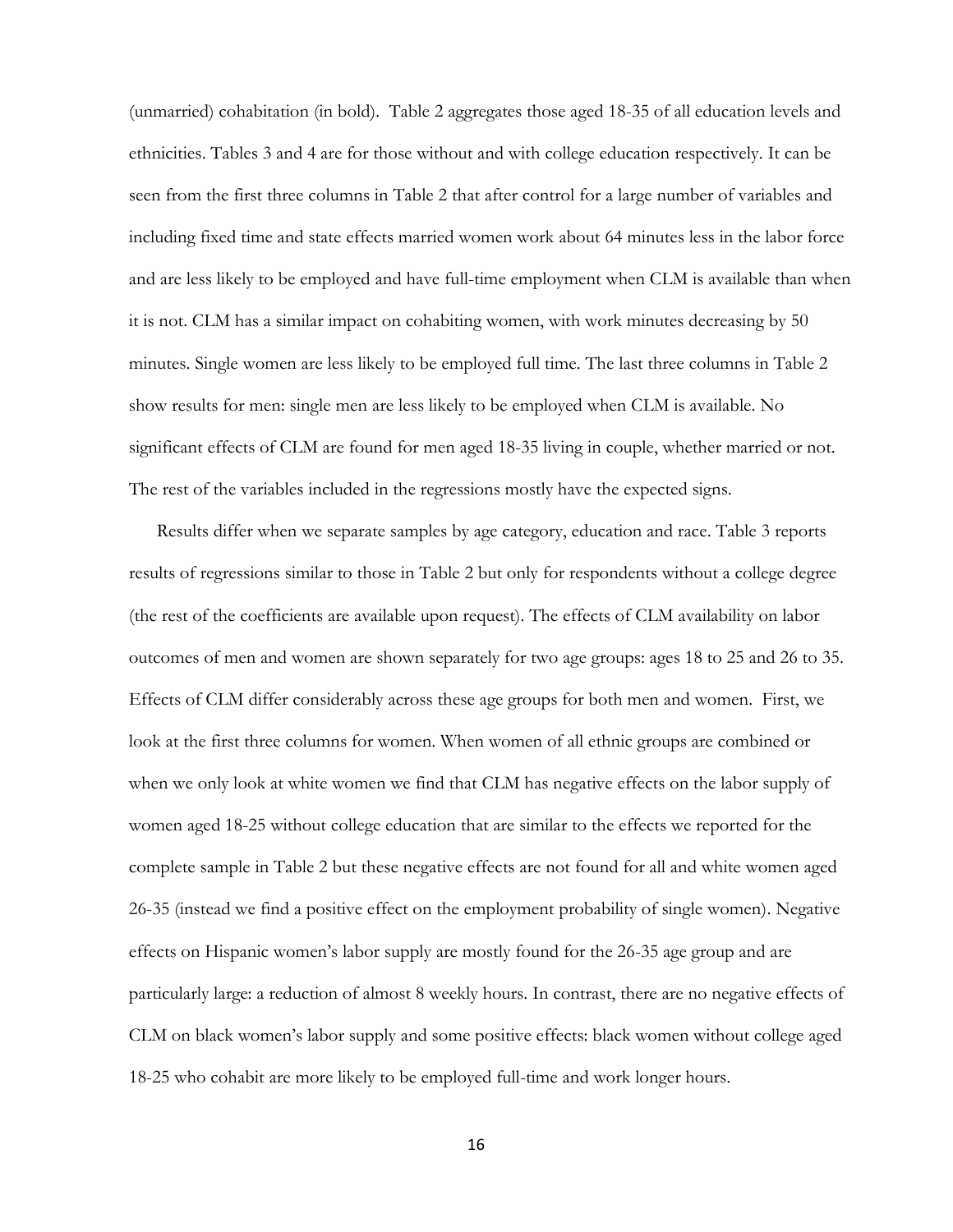Columns 4 to 6 in Table 3 show results for men without college. It can be seen that for men aged 18-25 and without a college education availability of CLM has a large positive impact on most labor outcomes if they are married or cohabit: married men in this age/education group are more likely to be employed and to have full-time (FT) employment and cohabiting men work 68 minutes more when CLM is available than when it is not. These results for 'all ethnicities' mostly reflect results for white men. In contrast, for men aged 26-35 availability of CLM is not associated significantly with labor outcomes, except for a negative association for employment of cohabiting white men. CLM does not appear to affect labor outcomes for black men without a college education. When CLM is available single Hispanic men aged 18-25 work considerably more hours.

Table 4 presents results for the college-educated. Due to smaller numbers we combine all those aged 18-35. Even so, results for college-educated blacks and Hispanics are less reliable due to small sample size. A negative association between CLM and labor supply is found for married and cohabiting women with a college degree when all ethnicities are combined and for white women. In addition, single white women also have a lower employment probability where CLM is available. As for men it appears from Table 4 that for college-educated single white men there is a positive association between CLM and hours of work. However, that association is negative for collegeeducated Hispanic men regardless of their marital status. Hispanic college-educated men are also less likely to work full-time where CLM is available. No associations between CLM and labor supply were significant for black men or women with college degrees.

*Robustness checks.* Results in Table 2 shows that these results are robust to various changes in specification. Results (available upon request) were very similar when we dropped the following control variables: children-related variables, unearned income, student status, and state characteristics out of concern for lack of exogeneity. When we kept all the control variables included in Table 2 but dropped the interaction terms between CLM and marital status it still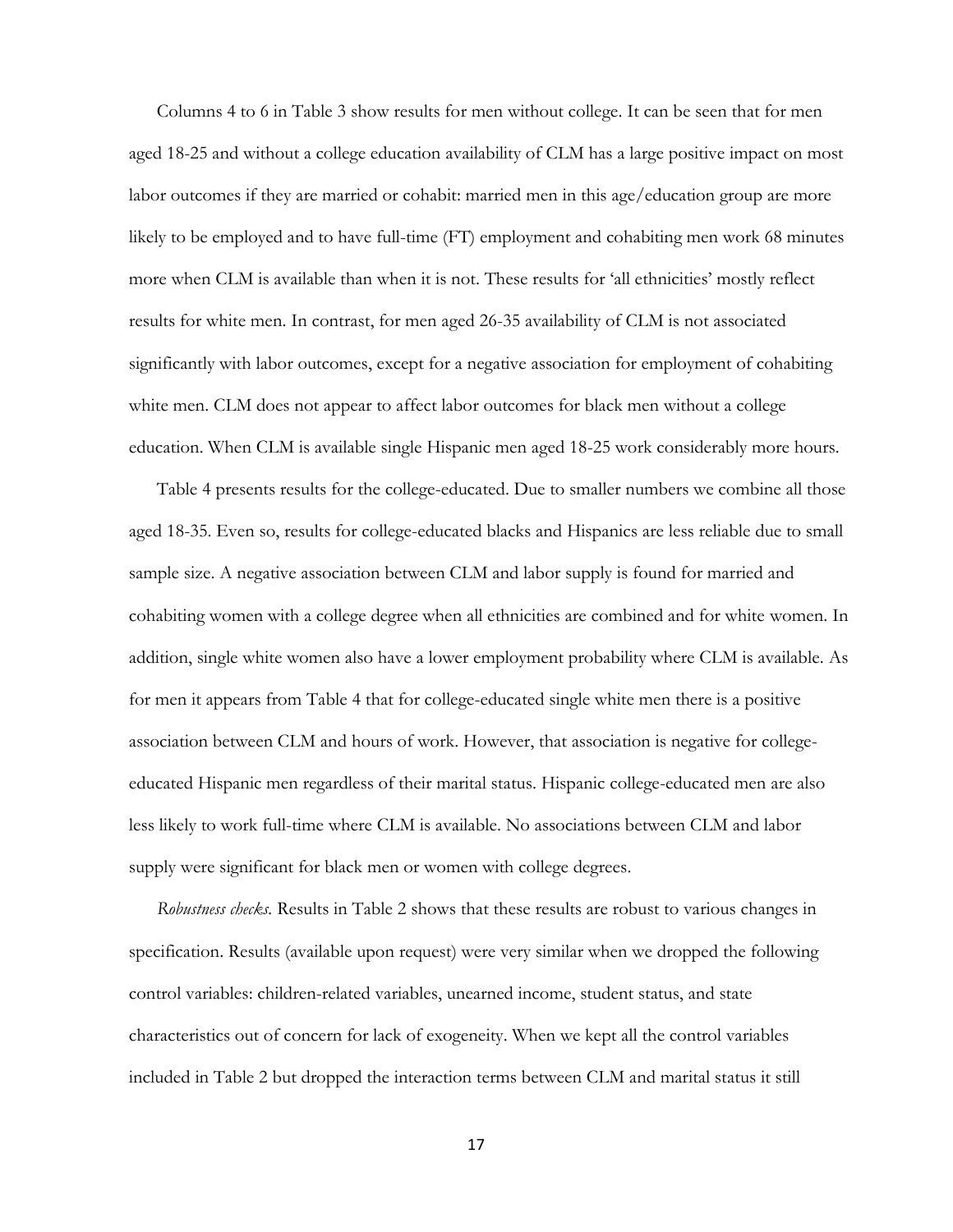appears that CLM has negative effects on women's full time employment and hours of work as well as on men's probability of being employed.

We also tested for the robustness of the first three regressions reported in Table 3 for respondents without college of all ethnicities and aged 18-25. Again, we dropped children-related variables, unearned income, student status, and state characteristics. Results are very similar for single women. For married women in the alternative model all three labor outcomes were negatively affected by CLM (employment probability too). However, CLM effects on labor outcomes of cohabiting women were no longer significant. For men the alternative models show positive effects of CLM for married and cohabiting men that are almost identical to those reported in Table 3. Our results thus seem robust.

#### *Summary and Discussion*

Results for labor outcomes are summarized in Table 5. Most labor supply effects of CLM are negative for women, especially for women aged 18-25 and non-black. This holds for women with and without college. All cases of significant effects of CLM on the labor supply of women in couple (married or not) are found to be negative. This supports a specialization argument combined with traditional gender roles as well as our interpretation based on men paying for women's WiHo (see Section 2). We also find more cases of CLM discouraging single women's labor supply than encouraging it, especially among younger women with no college: the availability of a cheap marriage alternative may have encouraged these young women to reduce their hours of work while single in anticipation of payments for their WiHo. The only group of women in couple for which we find a positive association between labor supply and CLM are cohabiting black women lacking a college degree. This is consistent with black women experiencing relatively less favorable marriage market conditions relative to white women and possibly paying men for marriage, as modeled by Cherry (1998). Could it be that among blacks women may have to work more in the labor force to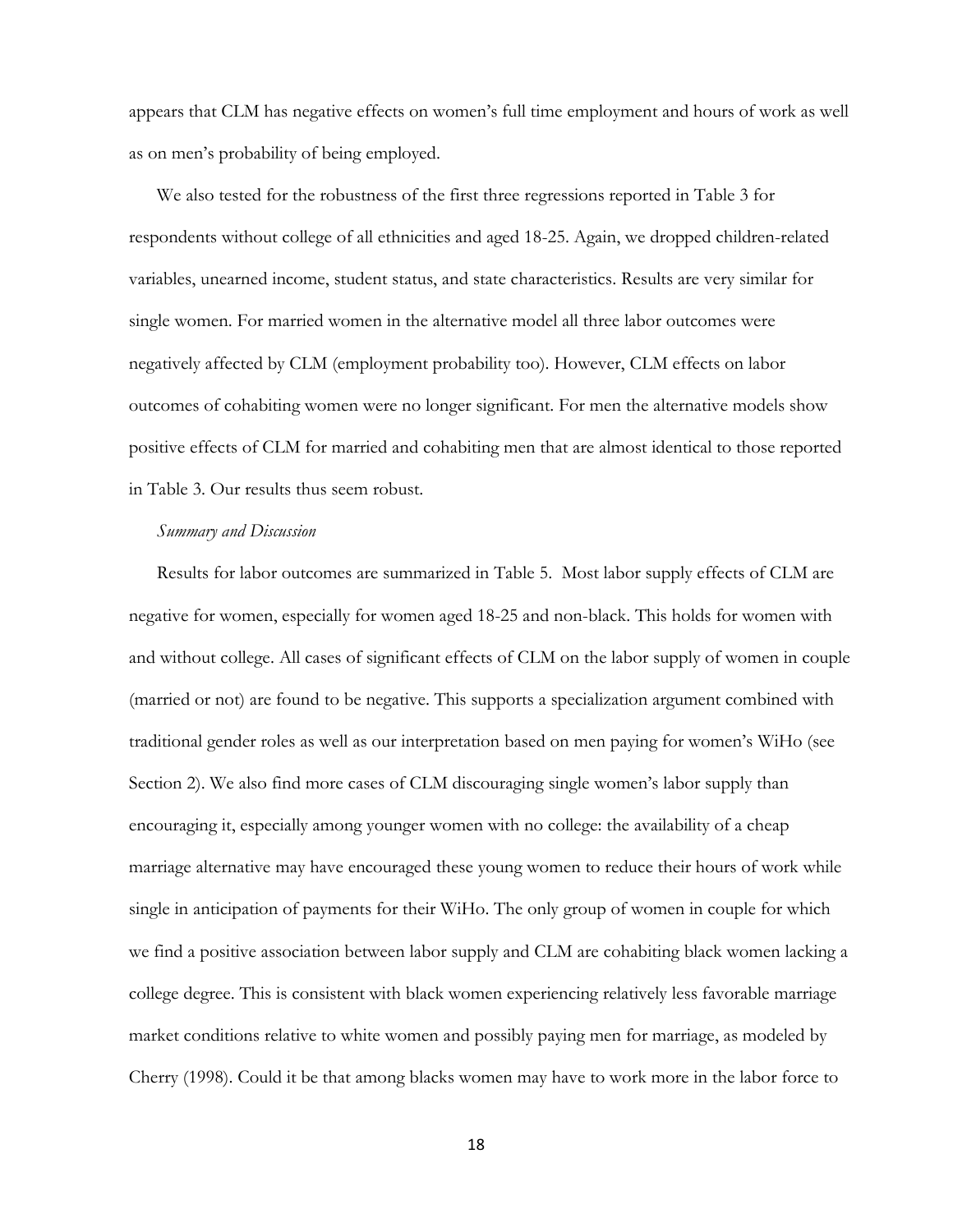afford men's WiHo in a regular or CLM marriage?<sup>8</sup> Based on our results for women we thus conclude that the abolition of CLM may have been a factor encouraging gender convergence, at least among non-blacks.

Results regarding the effect of CLM on men's labor supply are not as clear. It can be seen that most statistically significant effects of CLM for men are positive. This includes a number of positive effects for white men (and men of all ethnicities) without college aged 18-25. However, for men with a college education we get mixed results, with most regressions showing no significant effects, a positive effect on hours of work of white single men, and a negative effect for Hispanic men. We also get no significant effects for men without college aged 26-35. For the entire sample we only get a negative effect for single men's labor force participation. Given that the positive effects on (white) men aged 18-25 who are either married or cohabiting are strong and span all three labor outcomes we conclude that we found some support for the interpretation proposed in Section 2: CLM may encourage traditional men's entry into cohabitation and marriage and therefore to increase their labor supply so they can afford to pay for women's WiHo. Young men without a college degree and are the least marriageable would be the most influenced by the low-cost marriage alternative offered by CLM. White men would also be most influenced by CLM laws given that they are more likely to have to pay for WiHo. For these groups of young men—without college and not black--it follows that the abolition of CLM in three states may have contributed to reductions in labor supply over the period of investigation.

Our theoretical framework helps explain why we get mostly negative CLM effects on women's labor supply and why these effects for men are more likely to be positive. It also helps explain why our results apply to educated women but not to educated men. Educated men may stand to lose more from CLM in case of divorce or separation relative to educated women: if they cohabit and

 $\overline{a}$ 

<sup>8</sup> This would imply that in dating markets black women who have a higher labor supply are more likely to find a partner. This will be tested in future work.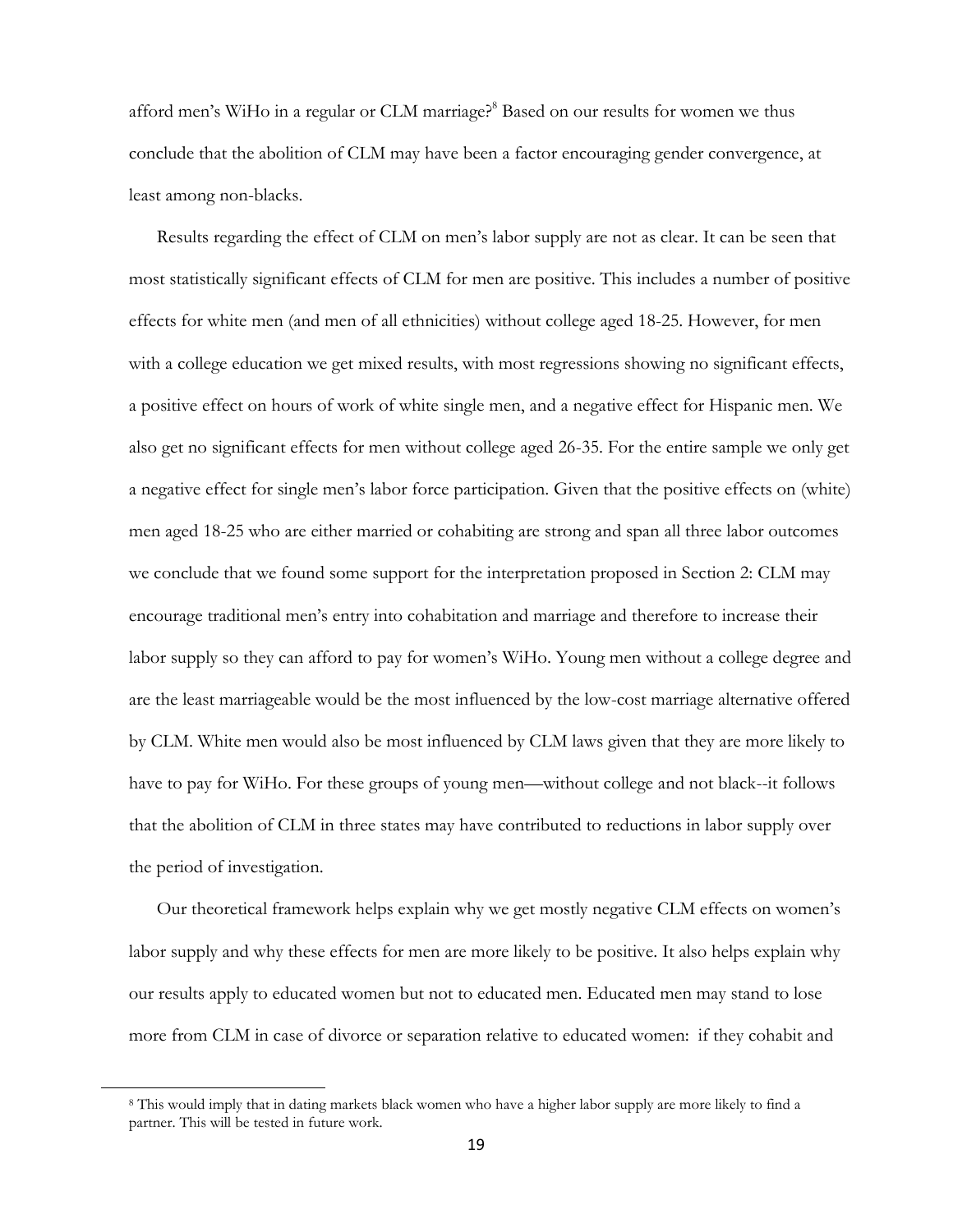their female companion unilaterally transforms the cohabitation into marriage, men with higher incomes stand to lose more than less educated men, for they would then have obligations to share their relatively high earnings with the women they form couples with. They may therefore prefer not to earn as much and work less in the labor force. College-educated women following traditional gender roles are typically less invested in the labor market and are less likely to loose from CLM in case of separation than their male counterparts. Finally, the framework helps explain why whites and Hispanics—especially the less educated men--are more likely to respond to CLM than blacks. If they follow traditional gender roles non-black men are more likely to have to pay for women's WiHo and therefore to work to afford marriage or cohabitation.

#### **Household production and total hours of work**

We use the ATUS to estimate CLM's effect on household production and total "work" by marital status category. However, not all time spent on household production is 'work' in the sense of WiHo. Some of it is time spent producing for oneself, which can be considered leisure. Nevertheless, we have followed standard procedures in the time use literature, added minutes spent on home production to minutes of work in the labor force and called this 'total work'.Another caveat is that the effects of CLM on hours of work in the labor market are not always the same according to the CPS and the ATUS, in part due to the longer time span of the CPS data. Tobit marginal effects are presented in Tables 6 and 7. When all respondents aged 18 to 35 are included (Table 6) it can be seen that single and married women perform less household production when CLM is available. From Table 7 it appears that his result holds for single women under age 26 and married women aged 26-35, especially for white and Hispanic women and women without a college degree. Married women in CLM states spend around 15 min less per day in both kinds of 'work' and cohabiting women in CLM states 'work' more overall than in other states (Table 6). This applies to non-black women and to college-educated women (Table 7).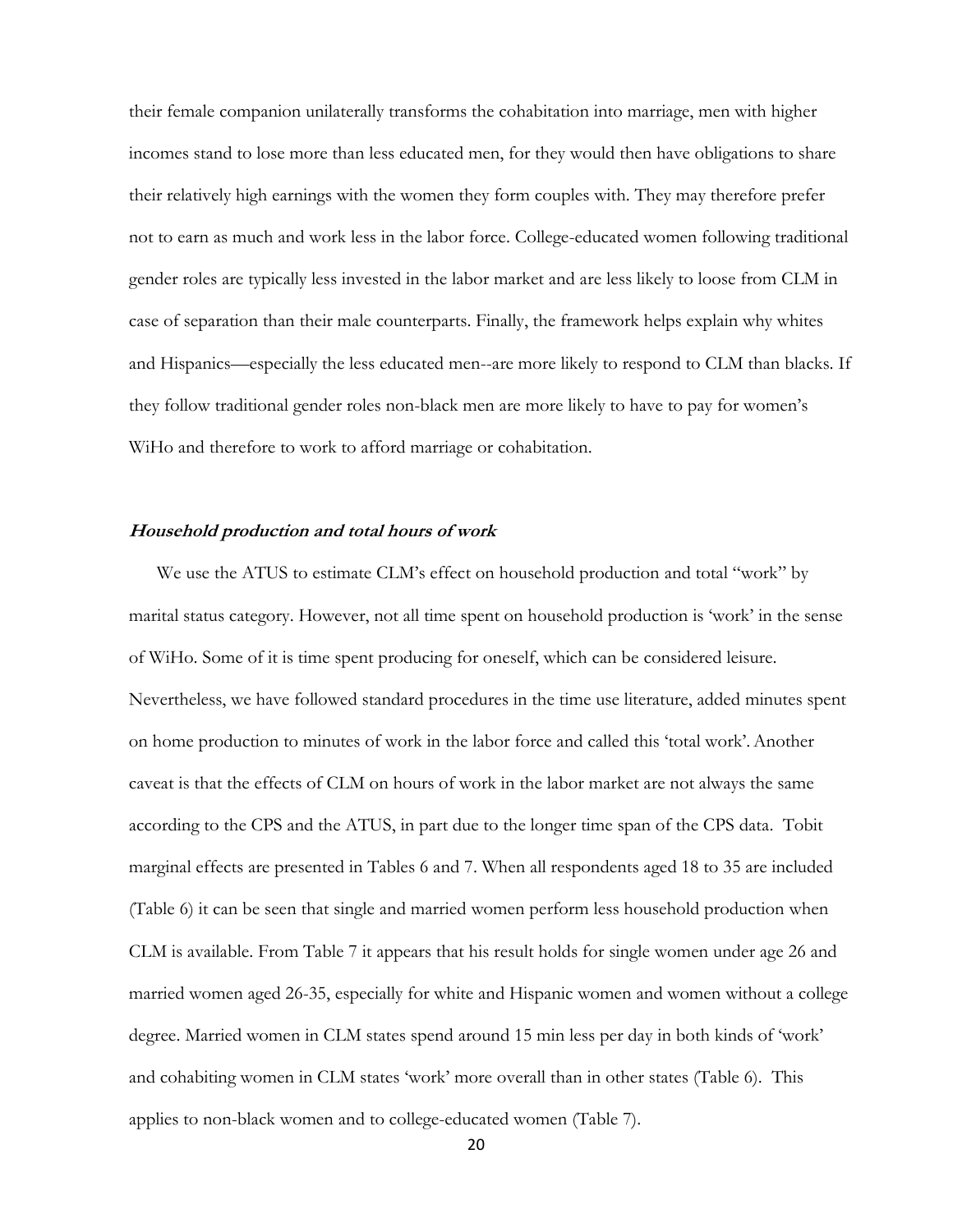Married men do 10-31 min less in household production in states where CLM is available (Tables 6 and 7). Single men aged 26-35 in CLM states spend 19 min more in household production. Non-black single men from CLM states spend up to 30 min more per day in total 'work' compared to single men in other states. Single black men in CLM states spend less time in total 'work' compared to black men residing in non-CLM states (However, here results are less reliable: the sample of black men contains only 1,219 observations.) Cohabiting men aged 26 and older spend an hour less 'working' compared to cohabiting men in other states.

The simple effects of marriage and cohabitation relative to single status are as follows: marriage (cohabitation) increases women's involvement in household production by 38 (33) min per day and men's by 28 (27). Compared to their single counterpart, married (cohabiting) women spend 16 (11) min more in total 'work' per day, and men up to an hour more.

#### *Discussion.*

The theoretical framework explains why married non-black men work less in home production and more for pay in CLM states: they are working more in the labor force to pay for the WiHo supplied by women. Using the CPS we found that CLM availability was also associated with lower labor supply of married women, which was consistent with this finding for men. However, the ATUS analysis shows that effects of CLM on home production by married and single women are mostly negative and that under CLM married women 'work' less in total. It is mostly low-education and non-black married women who seem to benefit from a reduced 'work' load under CLM. An argument based on specialization and the concept of WiHo implies that under CLM married women in groups following traditional gender roles will work less in the labor force and do more WiHo. Could that mean less time in household production? It could: women may increase hours of WiHo benefiting their husbands while reducing their overall household production time, implying large reductions in home production benefiting the women themselves. Also, CLM may cause increases in men's aggregate demand for WiHo leading to higher prices for women's WiHo. If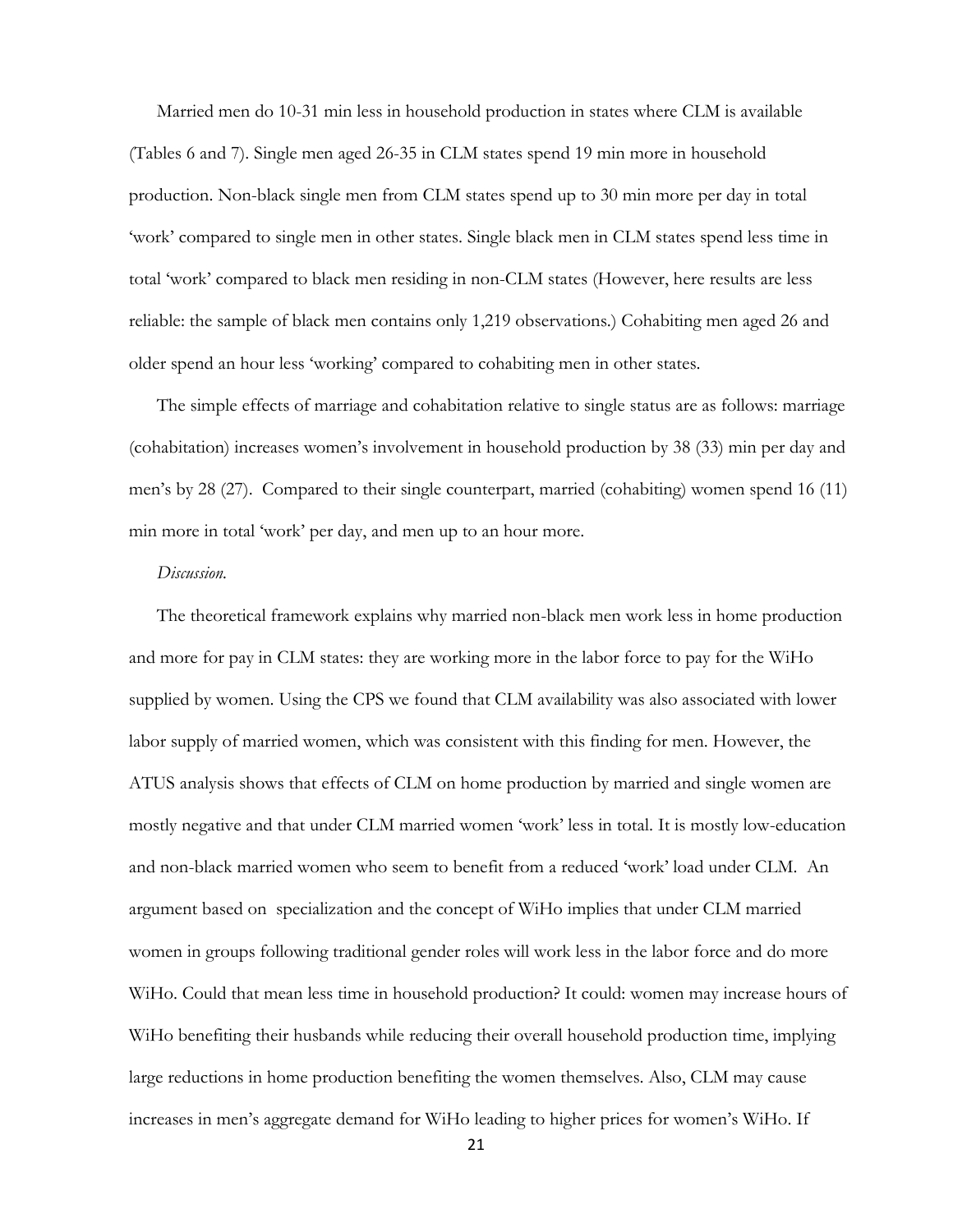women's individual supplies of WiHo are backward-bending higher prices will mean less time spent in WiHo. That the reduction in household production time associated with CLM applies to married women with no college education and to non-black women supports the possibility that men's demand for WiHo plays a role here. For these groups demand is more likely to increase under CLM: women without college are more likely to be interested in supplying WiHo to men and nonblack women are more likely to benefit from positive discrimination in marriage markets (see Section 2). Therefore prices for the WiHo of these groups are more likely to increase. As the price of WiHo rises women's value of time is likely to increase and women's total time in household production (including time benefiting themselves) may decrease.

The ATUS results may also reflect state effects that were controlled for in the CPS analyses, since the ATUS does not allow us to include state fixed effects. Finally, our results may reflect a possible selection bias. If CLM states create incentives for weaker couples to be formed, one would observe that couples in CLM states tend to invest less in marriage-specific capital.

Some of the same considerations may also help reconcile the following findings: based on the ATUS that total hours of 'work' of cohabiting women with a college degree are higher where CLM is available and their total 'work' load is higher in those states. However, according to the CPS (which contains more years of observations, allowing us to include fixed state effects) non-black cohabiting women's hours of work in the labor force are lower where CLM is available.

#### **6. Conclusions**

This paper examined whether the availability of Common-Law Marriage (CLM) helps explain variation in the labor supply of men and women in the U.S. Our conceptual framework led us to expect that where traditional gender roles prevail CLM would be associated with less labor supply by women and more labor supply by men. This could hold not only for people who live with a partner or spouse but also for singles preparing themselves for forming a household specializing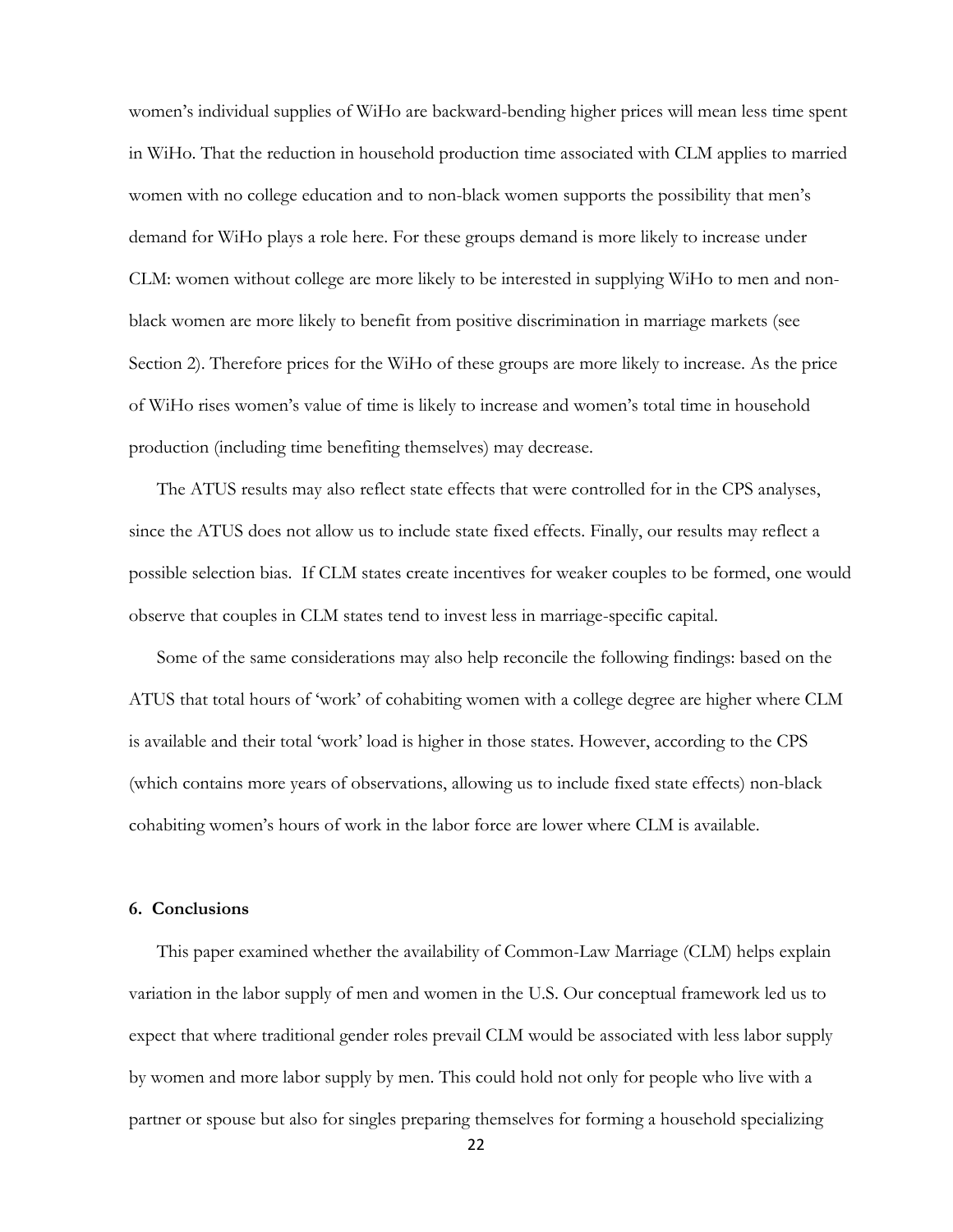along traditional gender roles. CLM availability would be most relevant to the labor supply people at the stage of couple formation, namely younger people and its impact would be stronger among groups most likely to specialize regarding household production and work for pay. This includes groups among whom traditional gender roles are more likely to prevail.

An analysis of the CPS for respondents under age 36 revealed that most labor supply effects of CLM availability are negative for women. CLM led to reductions in the labor supply not only of cohabiting and married women, but also (to a lesser degree) of single women. Most statistically significant effects of CLM for men are positive. This includes a number of positive effects for white men (and men of all ethnicities) without college aged 18-25. However, for men with a college education we get mixed results, with most regressions showing no significant effects.

CLM may make marriage more affordable for low education men living in groups emphasizing traditional gender roles, which is more likely to be the case for whites and Hispanics than for blacks. When CLM was abolished it may have created some cases of "discouraged husbands" who had been willing to work towards a relatively cheap CLM marriage but were unprepared for regular (and more expensive) marriage. As expected we found this scenario to fit young men without a college degree more than those who finished college.

ATUS results regarding CLM and men's time spent on household production are consistent with this interpretation. One way to reconcile the ATUS results for married women—showing fewer hours of household production in CLM states—with the CPS results on labor supply is to make a distinction between WiHo (Work-In-Household) and household production benefiting the self.

The abolition of CLM in three states may have contributed to the convergence in labor supply of men and women, especially by causing increased labor supply among women. Furthermore, the abolition of CLM may also have caused such convergence by discouraging the labor supply of young men, especially among younger age groups without college education, whites, and Hispanics.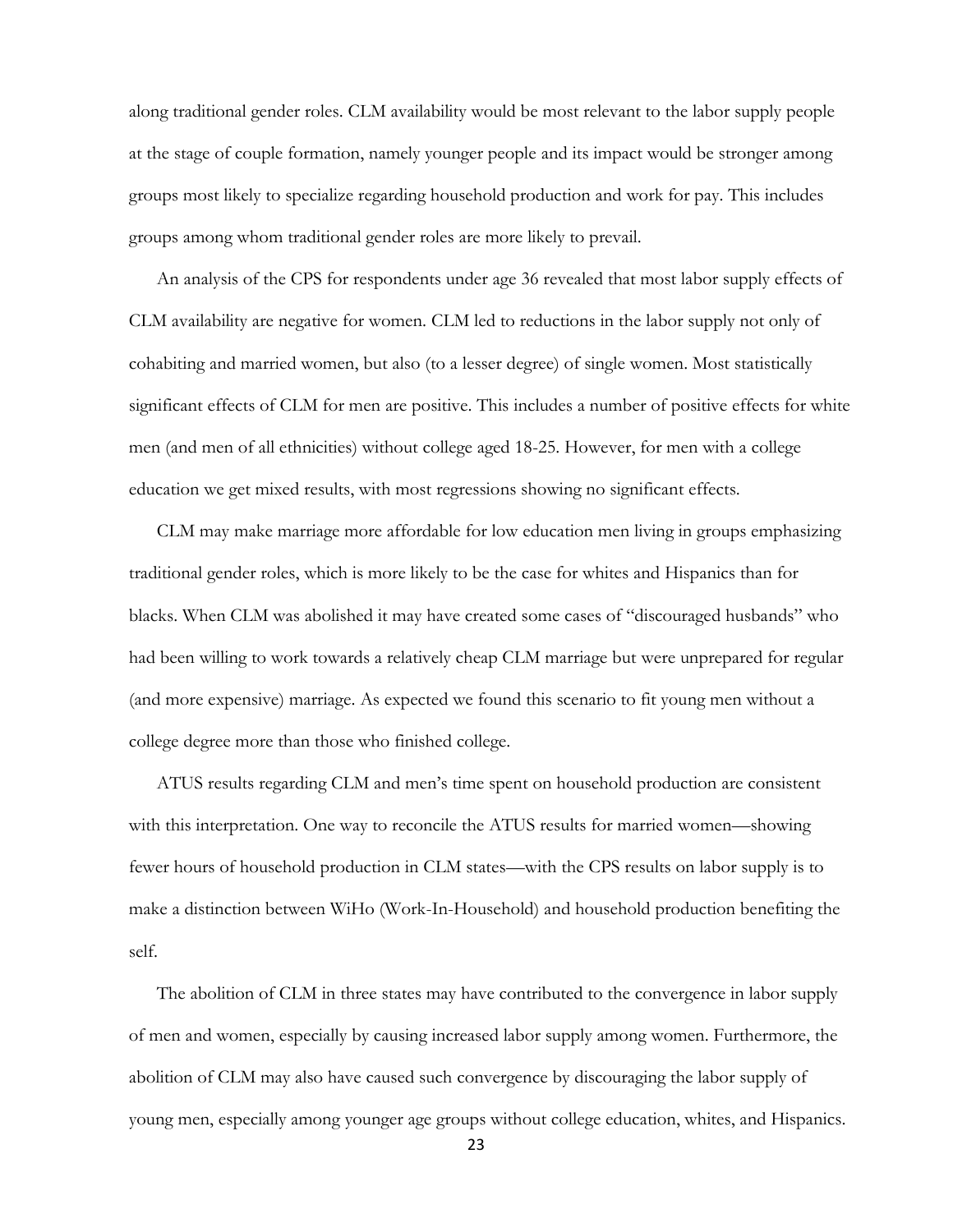So far social scientists have paid limited attention to variation in Common Law Marriage

(CLM). This paper is calling attention to the potential impact of these old-fashioned laws on labor supply and time spent of household production. Further research will hopefully add more insights by using better U.S. data—such as longer data series making it possible to use fixed state effects in more regressions—and providing comparisons with the effects of similar legal changes in other countries.

#### **References**

- Alger, Ingela and Donald Cox.(2013). "The Evolution of Altruistic Preferences: Mothers versus Fathers" *Review of Economics of the Household* 11(3):421-446.
- Amuedo-Dorantes, Catalina and [Shoshana Grossbard,](http://www.springerlink.com/content/?Author=Shoshana+Grossbard) (2007). "Marriage Markets and Women's Labor Force Participation," *Review of Economics of the Household* 5:249-278.
- Becker, Gary S. (1973). "A Theory of Marriage: Part I." *Journal of Political Economy* 81(4): 813-846. \_\_\_\_\_. (1981). *A Treatise on the Family*. Cambridge: Harvard University Press.
- Cherry, Robert.(1998) "Rational Choice and the Price of Marriage." *Feminist Economics* 4:27-49.
- Chiappori, Pierre-Andre. (1992). ["Collective Labor Supply and Welfare](http://ideas.repec.org/a/ucp/jpolec/v100y1992i3p437-67.html)*." [Journal of Political Economy](http://ideas.repec.org/s/ucp/jpolec.html)* 100(3):437-67.
- Chiappori, Pierre-Andre, Bernard Fortin and Guy Lacroix. (2002)**.** [Marriage Market, Divorce](http://ideas.repec.org/a/ucp/jpolec/v110y2002i1p37-72.html)  [Legislation, and Household Labor Supply.](http://ideas.repec.org/a/ucp/jpolec/v110y2002i1p37-72.html) *[Journal of Political Economy](http://ideas.repec.org/s/ucp/jpolec.html)* 110: 37-72.
- Chiappori [Pierre-André ,](http://www.columbia.edu/~pc2167/) [Murat Iyigun,](http://www.iza.org/en/webcontent/personnel/photos/index_html?key=2425) [Jeanne Lafortune,](http://www.econ.umd.edu/faculty/profiles/lafortune) and [Yoram Weiss.](http://www.iza.org/iza/en/webcontent/personnel/photos/index_html?key=933) (2011). « Are Intra-Household Allocations Policy Neutral? Theory and Empirical Evidence" IZA DP No. 5594 March.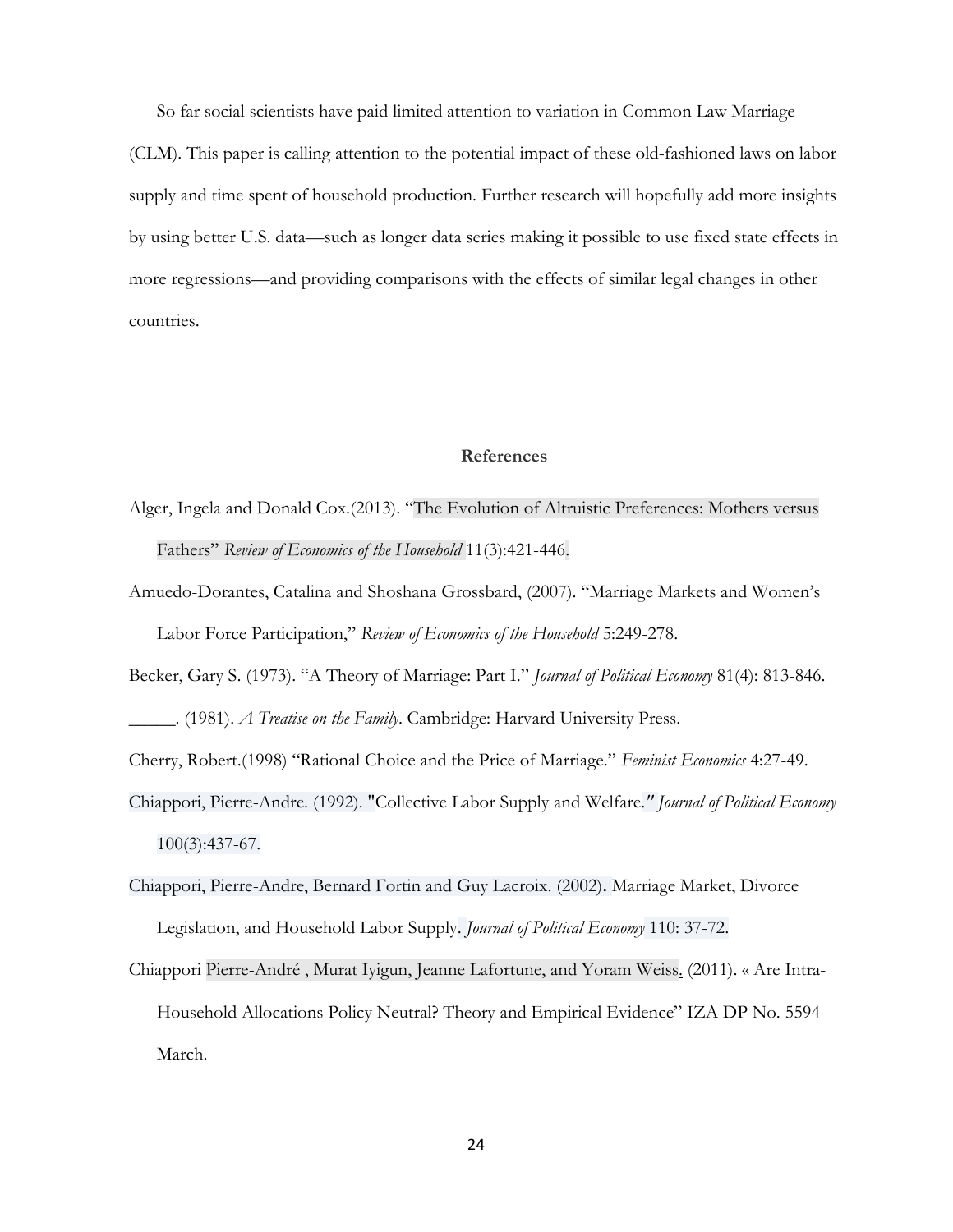- Choo, E., and A. Siow. (2006). "Who Marries Whom and Why." *Journal of Political Economy* 114(1): 175-201.
- Ekert-Jaffe, Olivia and Shoshana Grossbard. (2008). "Does Community Property Discourage Unpartnered Births?" *European J of Political Economy* 24(1):25-40.
- El Lagua, and Nicolas Moreau (2007). "The Effects of Marriage on Couples' Allocation of Time Between Market and Non-Market Hours", IZA DP No. 2619, February.
- Genadek, Katie R. Wendy A. Stock, Christiana Stoddard. (2007). "No-Fault Divorce Laws and the Labor Supply of Women with and without Children." *Journal of Human Resources* 42(1): .
- Goldsmith, A., D., Hamilton, and W. A. Darity Jr. (2007). "From Dark to Light: Skin Color and Wages Among African-Americans." *Journal of Human Reso*urces 42(4): 701-738.
- Gray, Jeffrey S. (1998). "Divorce law changes, household bargaining, and married women's labor supply." *American Economic Review* 88:628-42.
- Grossbard, Shoshana.(2005) ["A Theory of Women's Welfare Dependency, Marriage, and Labor](http://www-rohan.sdsu.edu/faculty/sgs/documents/Welfarenov2004.pdf)  [Supply,](http://www-rohan.sdsu.edu/faculty/sgs/documents/Welfarenov2004.pdf)" *Labour* 19:211-241.
- Grossbard-Shechtman, Amyra. (1982). "A Theory of Marriage Formality: The Case of Guatemala," *Economic Development and Cultural Change* 30(4): 813-830.
- \_\_\_\_\_. (1984). "A Theory of Allocation of Time in Markets for Labor and Marriage." *Economic Journal* 94:863-82.
- Grossbard-Shechtman, Shoshana A. and Shoshana Neuman (1988). "Labor Supply and Marital Choice." *Journal of Political Economy* 96:1294-1302.
- Lind, Goran. (2008). *Common Law Marriage: a Legal Institution for Cohabitation*. New York: Oxford University Press.
- Peters, Elizabeth H. (1986). "Marriage and divorce: informational constraints and private contracting." *American Economic Review* 76:671-78.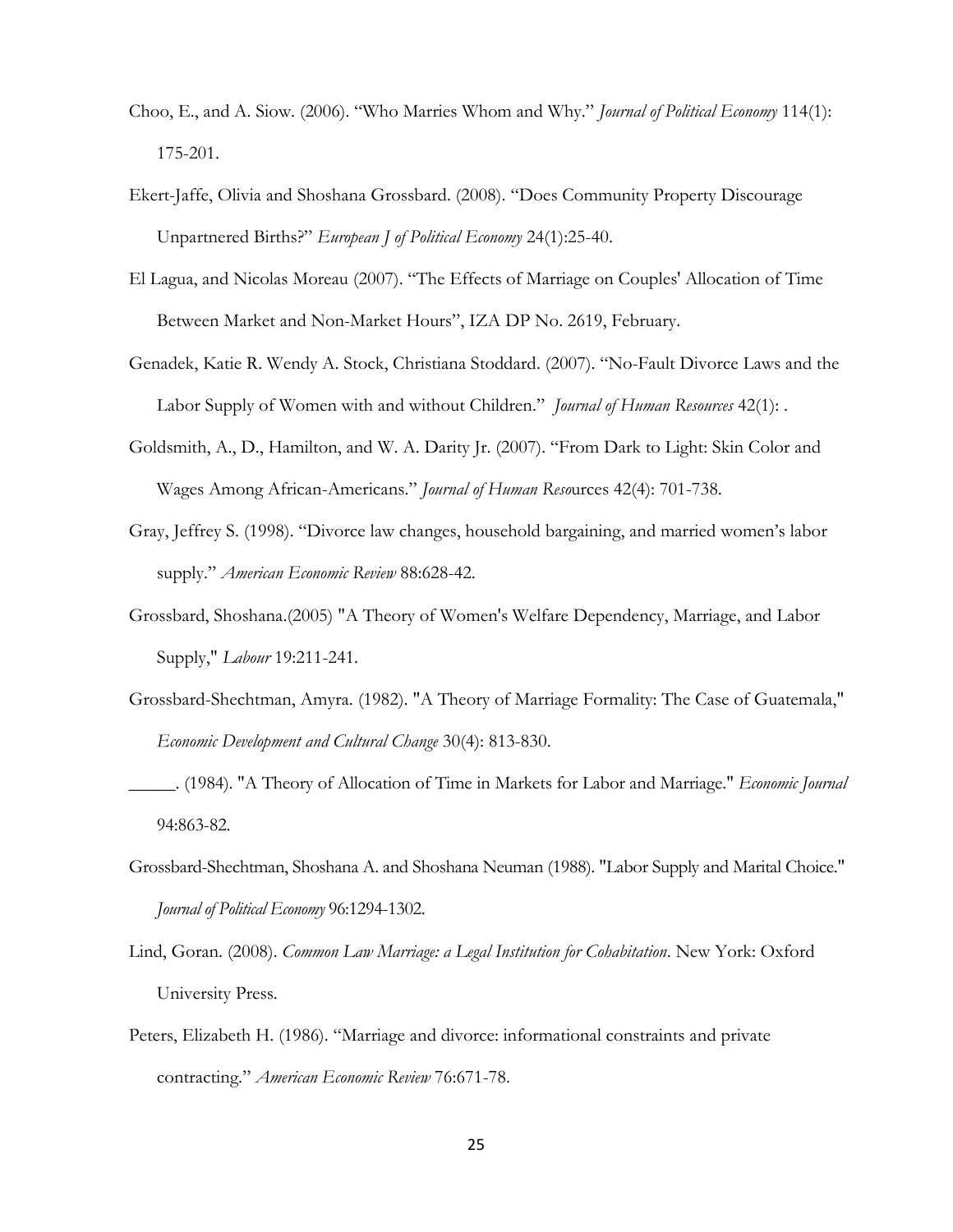- Stafford, Rebecca, Elaine Backman and Pamela Dibona. (1977). "The Division of Labor among Cohabiting and Married Couples", *Journal of Marriage and the Family*, 39(1): 43-55.
- Stevenson Betsey. (2007). "The Impact of Divorce Laws on Marriage-Specific Capital", *Journal of Labor Economics* 25:75-94.

Stewart, Jay. (2013) "Tobit or not tobit*?" Journal of Economic and Social Measurement*, 38(3): 263-290.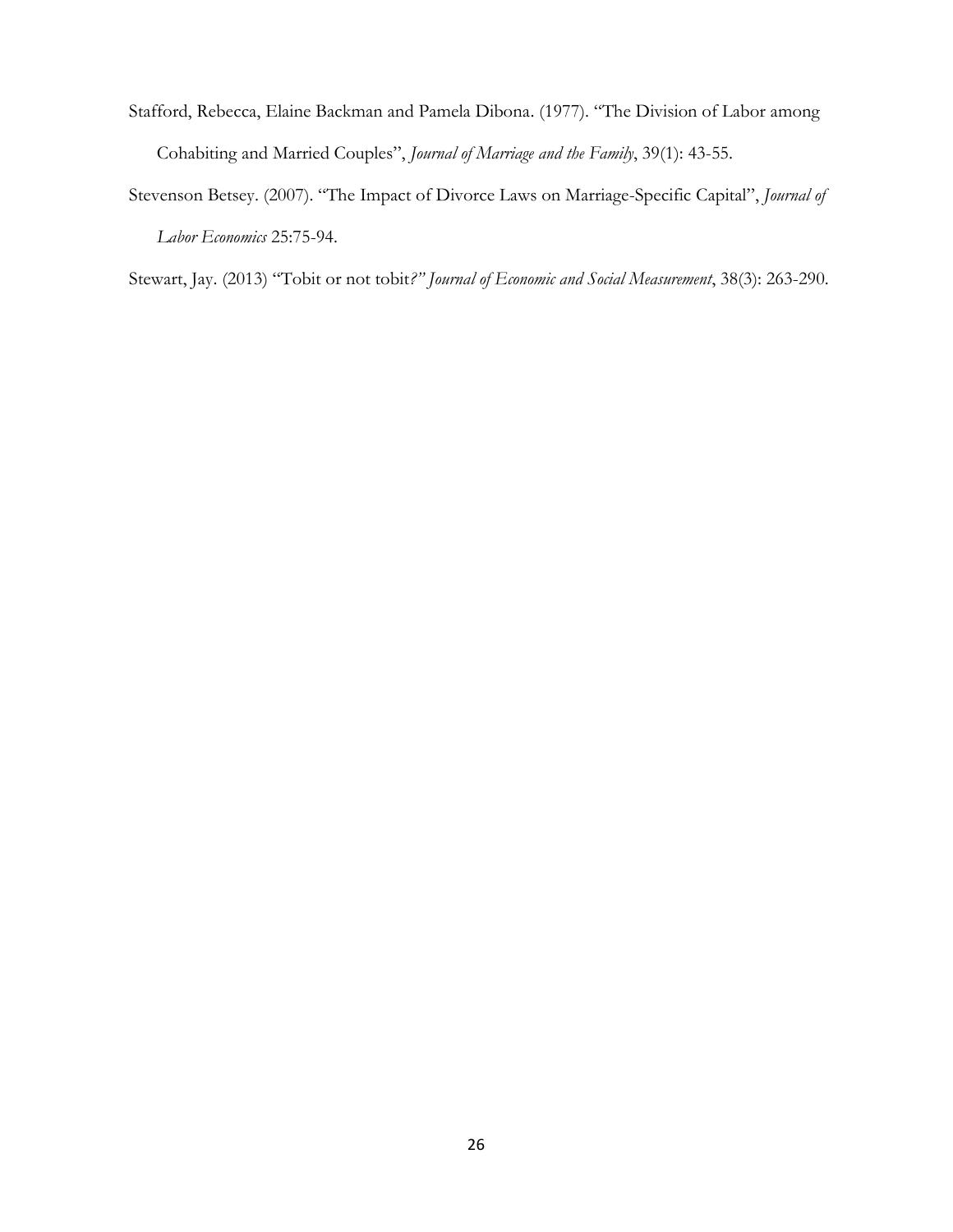

**Figure 1. Usual Weekly Hours of Paid Work for Women and Men by Presence of CLM and Type of Living Arrangement. US-born individuals ages 18-35, CPS 1995-2011.**

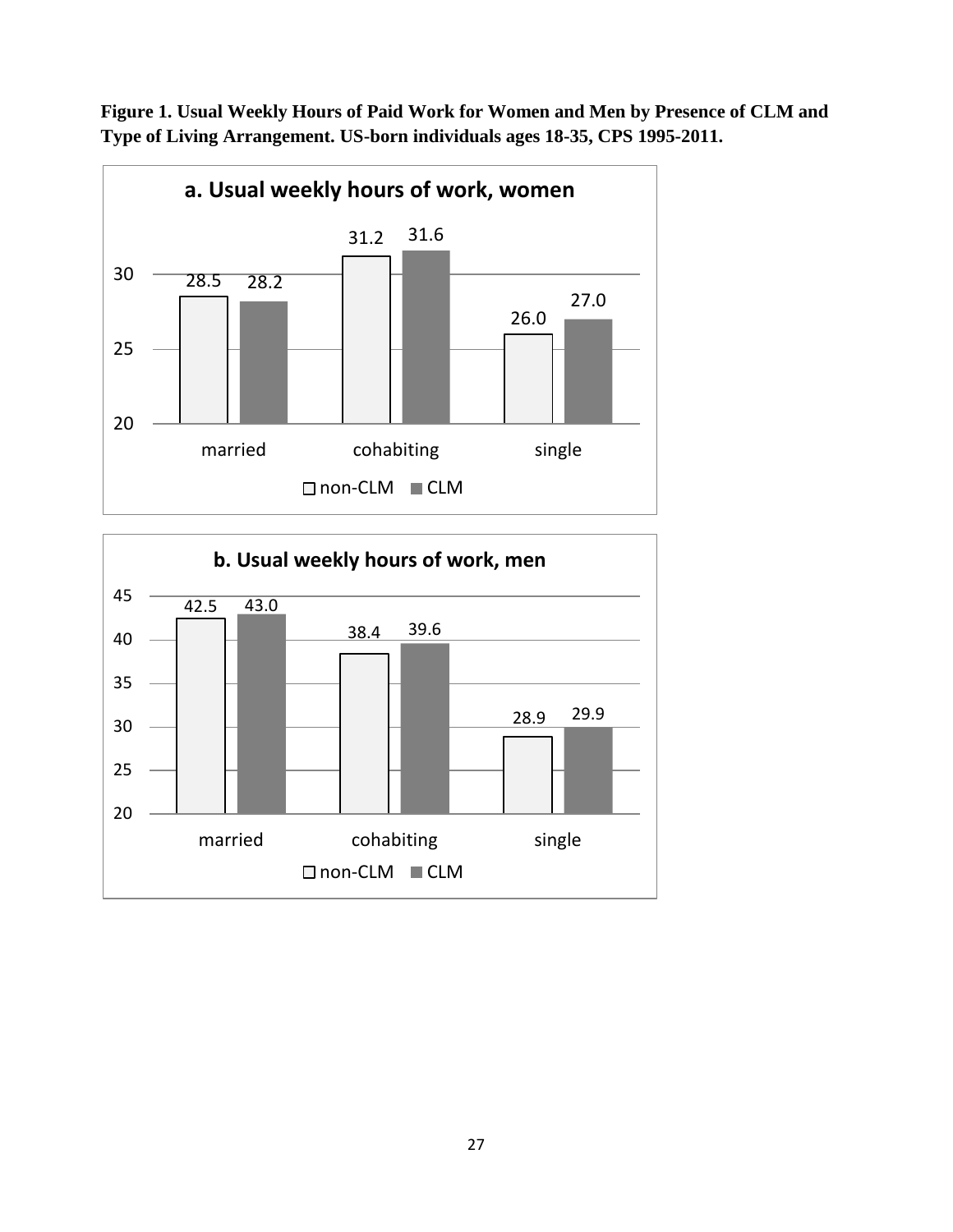**Figure 2. Daily Minutes in Household Production and Paid Work for Women and Men by Presence of CLM and Type of Living Arrangement. US-born individuals ages 18-35, ATUS 2003-2011.**



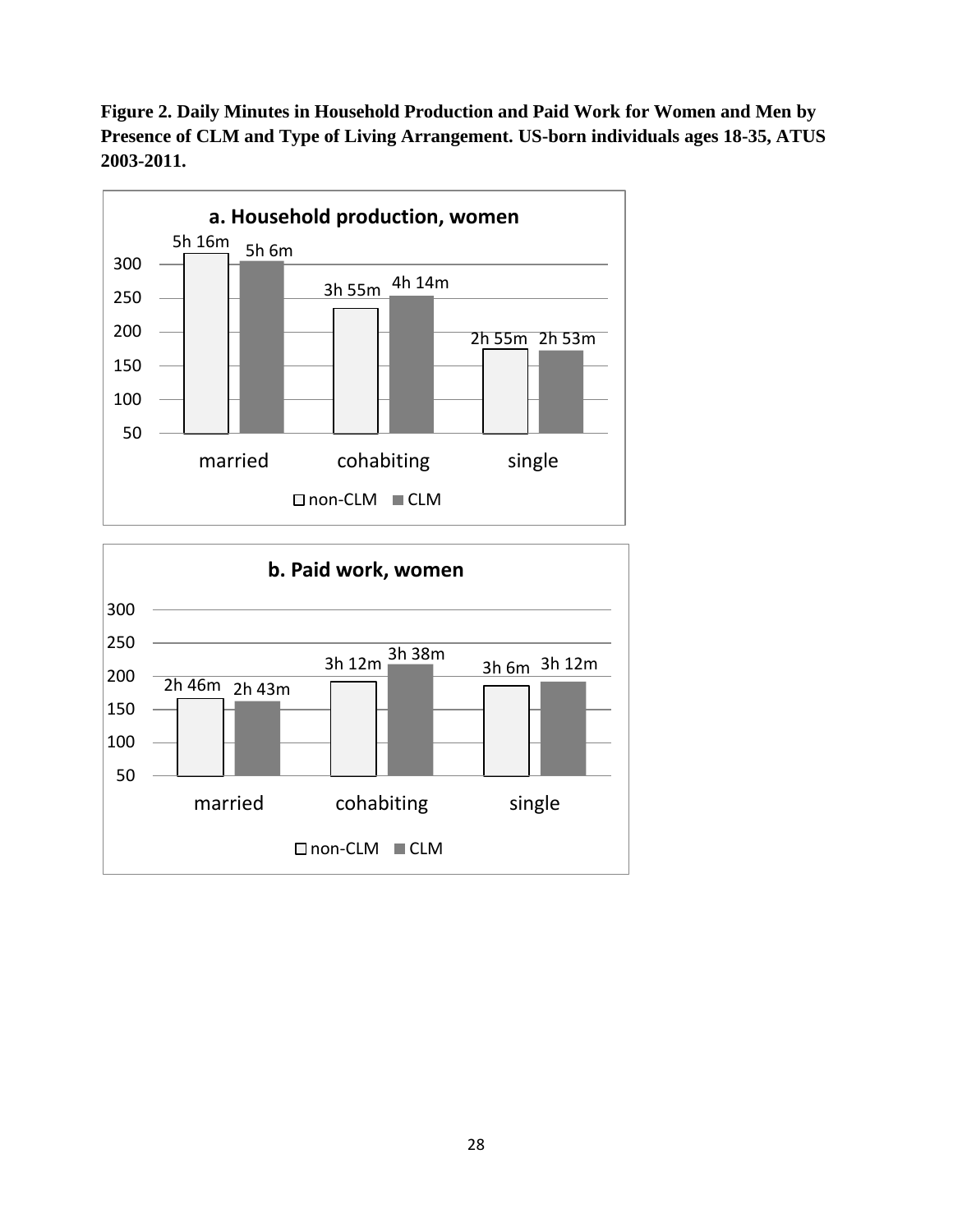

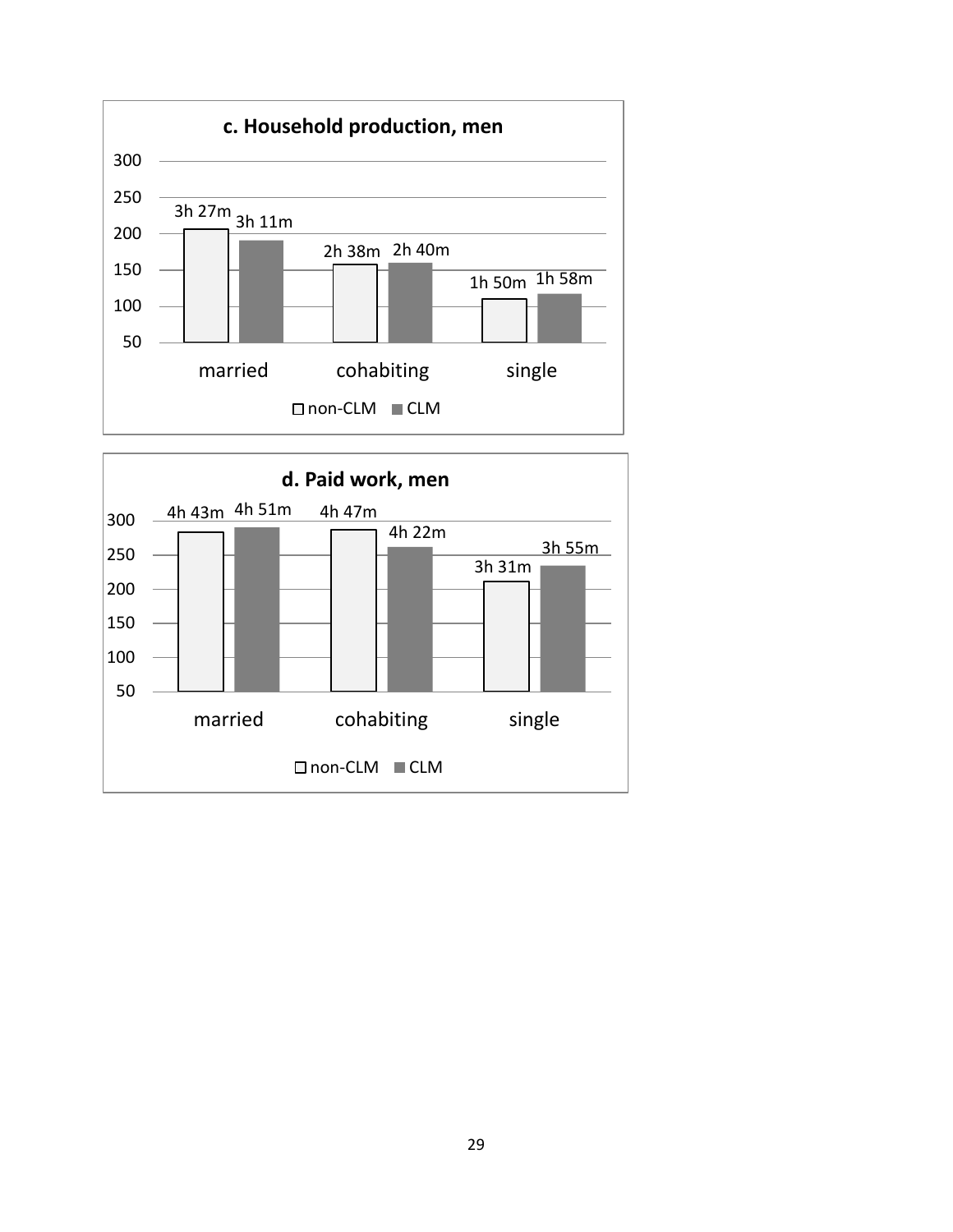|                            | <b>WOMEN</b>   |            |                 |            | <b>MEN</b>     |            |                 |            |
|----------------------------|----------------|------------|-----------------|------------|----------------|------------|-----------------|------------|
|                            | CPS, CLM 21.6% |            | ATUS, CLM 19.8% |            | CPS, CLM 21.4% |            | ATUS, CLM 20.1% |            |
|                            | non-           |            | non-            |            | non-           |            | non-            |            |
|                            | <b>CLM</b>     | <b>CLM</b> | <b>CLM</b>      | <b>CLM</b> | <b>CLM</b>     | <b>CLM</b> | <b>CLM</b>      | <b>CLM</b> |
| Individual characteristics |                |            |                 |            |                |            |                 |            |
| Married                    | 0.384          | 0.431      | 0.432           | 0.492      | 0.318          | 0.363      | 0.354           | 0.408      |
| Cohabiting                 | 0.090          | 0.076      | 0.078           | 0.062      | 0.083          | 0.071      | 0.073           | 0.064      |
| Age                        | 26.5           | 26.5       | 26.9            | 27.2       | 26.4           | 26.4       | 26.6            | 26.6       |
| No high school diploma     | 0.114          | 0.127      | 0.080           | 0.086      | 0.138          | 0.150      | 0.099           | 0.122      |
| Some college               | 0.367          | 0.360      | 0.362           | 0.355      | 0.330          | 0.328      | 0.358           | 0.322      |
| College degree             | 0.186          | 0.177      | 0.238           | 0.253      | 0.159          | 0.153      | 0.206           | 0.194      |
| Graduate degree            | 0.053          | 0.042      | 0.087           | 0.062      | 0.040          | 0.038      | 0.058           | 0.058      |
| <b>Black</b>               | 0.159          | 0.150      | 0.109           | 0.097      | 0.137          | 0.130      | 0.081           | 0.071      |
| Hispanic                   | 0.083          | 0.136      | 0.082           | 0.154      | 0.087          | 0.136      | 0.080           | 0.139      |
| Asian                      | 0.019          | 0.008      | 0.018           | 0.004      | 0.021          | 0.008      | 0.024           | 0.008      |
| Other race                 | 0.014          | 0.013      | 0.048           | 0.037      | 0.013          | 0.012      | 0.055           | 0.043      |
| Employed                   | 0.687          | 0.688      | 0.733           | 0.732      | 0.756          | 0.785      | 0.817           | 0.846      |
| Full time employed         | 0.533          | 0.548      | 0.503           | 0.512      | 0.701          | 0.729      | 0.675           | 0.709      |
| Usual hours of work        | 27.4           | 27.8       | 26.3            | 26.7       | 34.0           | 35.4       | 34.1            | 36.1       |
| Presence of children <6    | 0.285          | 0.311      | 0.365           | 0.406      | 0.179          | 0.209      | 0.236           | 0.273      |
| Children 6-17              | 0.147          | 0.165      | 0.115           | 0.128      | 0.068          | 0.079      | 0.056           | 0.063      |
| Number of children         | 0.824          | 0.926      | 0.843           | 1.010      | 0.458          | 0.550      | 0.492           | 0.584      |
| Student                    | 0.191          | 0.174      | 0.249           | 0.222      | 0.179          | 0.170      | 0.221           | 0.223      |
| Metropolitan residence     | 0.269          | 0.268      | 0.68            | 0.63       | 0.261          | 0.263      | 0.694           | 0.607      |
| Unearned income            | 53,331         | 49,324     | 44,588          | 40,975     | 49,601         | 43,524     | 43,911          | 39,805     |
| State characteristics      |                |            |                 |            |                |            |                 |            |
| Community property         | 0.249          | 0.360      | 0.241           | 0.377      | 0.256          | 0.353      | 0.251           | 0.345      |
| Sex ratio                  | 0.997          | 0.994      | 0.986           | 0.985      | 0.998          | 0.995      | 0.987           | 0.987      |
| College educated adults    | 25.7           | 24.5       | 27.4            | 26.5       | 25.8           | 24.6       | 27.3            | 26.5       |
| Unemployment rate          | 5.9            | 5.4        | 6.7             | 6.0        | 6.0            | 5.4        | 6.8             | 6.0        |
| Median hhold income        | 51,957         | 49,083     | 51,911          | 49,492     | 52,046         | 49,216     | 51,849          | 49,665     |
| Welfare                    | 707            | 611        | 692             | 613        | 710            | 614        | 695             | 618        |
| Urban population share     | 79.1           | 75.5       | 79.6            | 76.9       | 79.3           | 75.5       | 79.4            | 76.8       |
| Northeast                  |                |            | 0.19            | 0.10       |                |            | 0.19            | 0.10       |
| Midwest                    |                |            | 0.29            | 0.13       |                |            | 0.29            | 0.13       |
| West                       |                |            | 0.23            | 0.19       |                |            | 0.24            | 0.20       |
| $\cal N$                   | 244,583        | 78,275     | 12,063          | 3,281      | 222,489        | 70,556     | 8,576           | 2,452      |

#### **Table 1. Sample means. CPS 1995-2011 and ATUS 2003-11. US born respondents age 18-35.**

Notes:

- Shares of college-educated adults are obtained from [http://www.census.gov/hhes/socdemo/education/data/census/index.html.](http://www.census.gov/hhes/socdemo/education/data/census/index.html)
- Population is from the Census website, various pages, for example 2010-11 numbers can be found at [http://www.census.gov/popest/data/state/totals/2011/index.html.](http://www.census.gov/popest/data/state/totals/2011/index.html)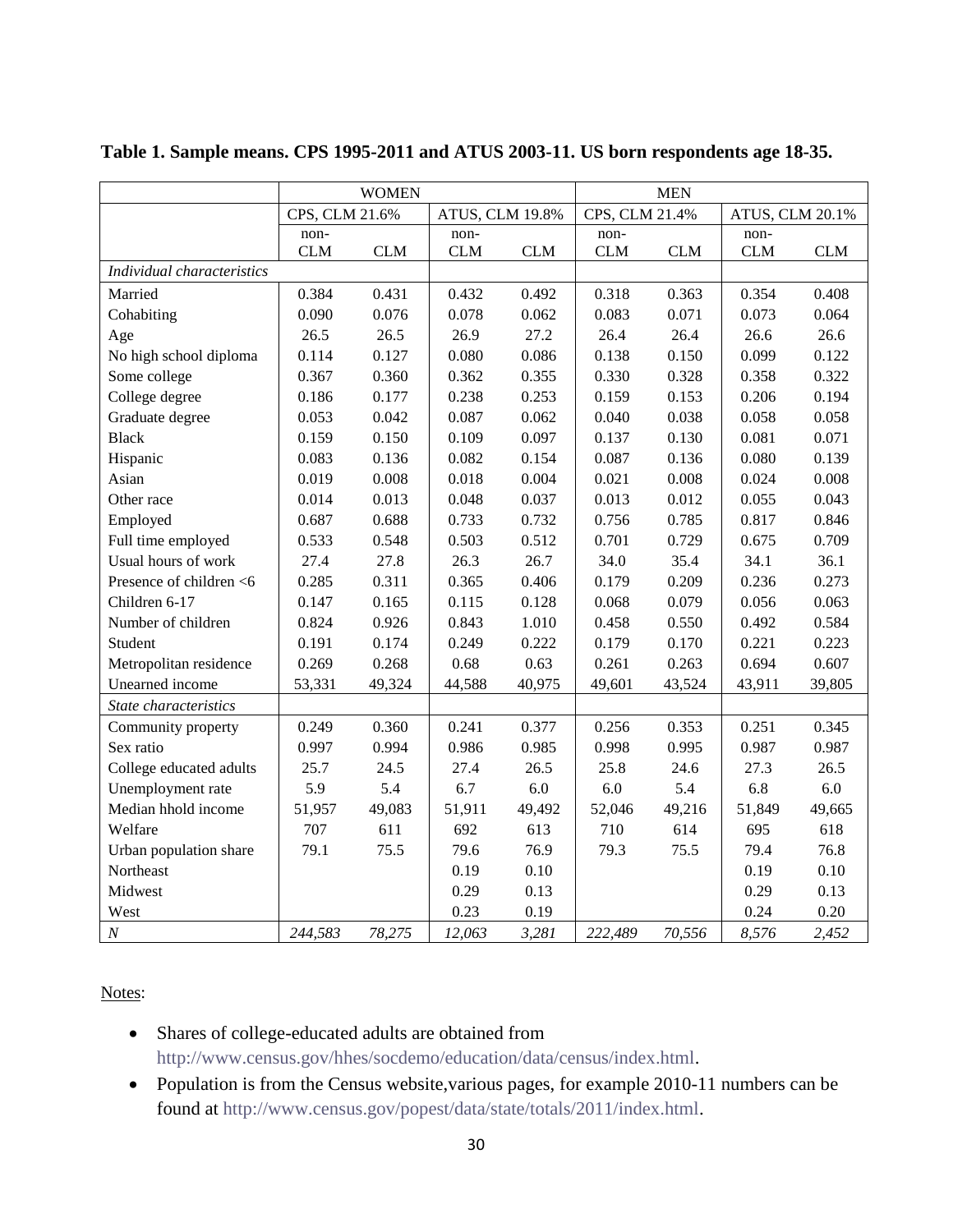#### Notes (cont.)

- Median household income is in Table H-8 at [http://www.census.gov/hhes/www/income/data/historical/household/.](http://www.census.gov/hhes/www/income/data/historical/household/)
- Shares of urban population are from Iowa Community Indicators program <http://www.icip.iastate.edu/tables/population/urban-pct-states> .
- We adjust nominal values to 2010 prices using Consumer Price Index from <ftp://ftp.bls.gov/pub/special.requests/cpi/cpiai.txt> .
- Unemployment rates are annual averages by state obtained from BLS [\(http://www.bls.gov/data/\)](http://www.bls.gov/data/).
- Sex ratios are calculated from Census 1990, 2000 and American Community Surveys 2004- 6 by dividing the number of men in each 5-year age group by the number of women who are 2 years younger. For example, in order to get a sex ratio for women aged 30-35, we divide the number of men aged 32-37 by the number of women aged 30-35.
- "Welfare" is the maximum TANF+SNAP benefits for a family of two, in 2010 dollars obtained from the University of Kentucky Center for Poverty Research <http://www.ukcpr.org/AvailableData.aspx>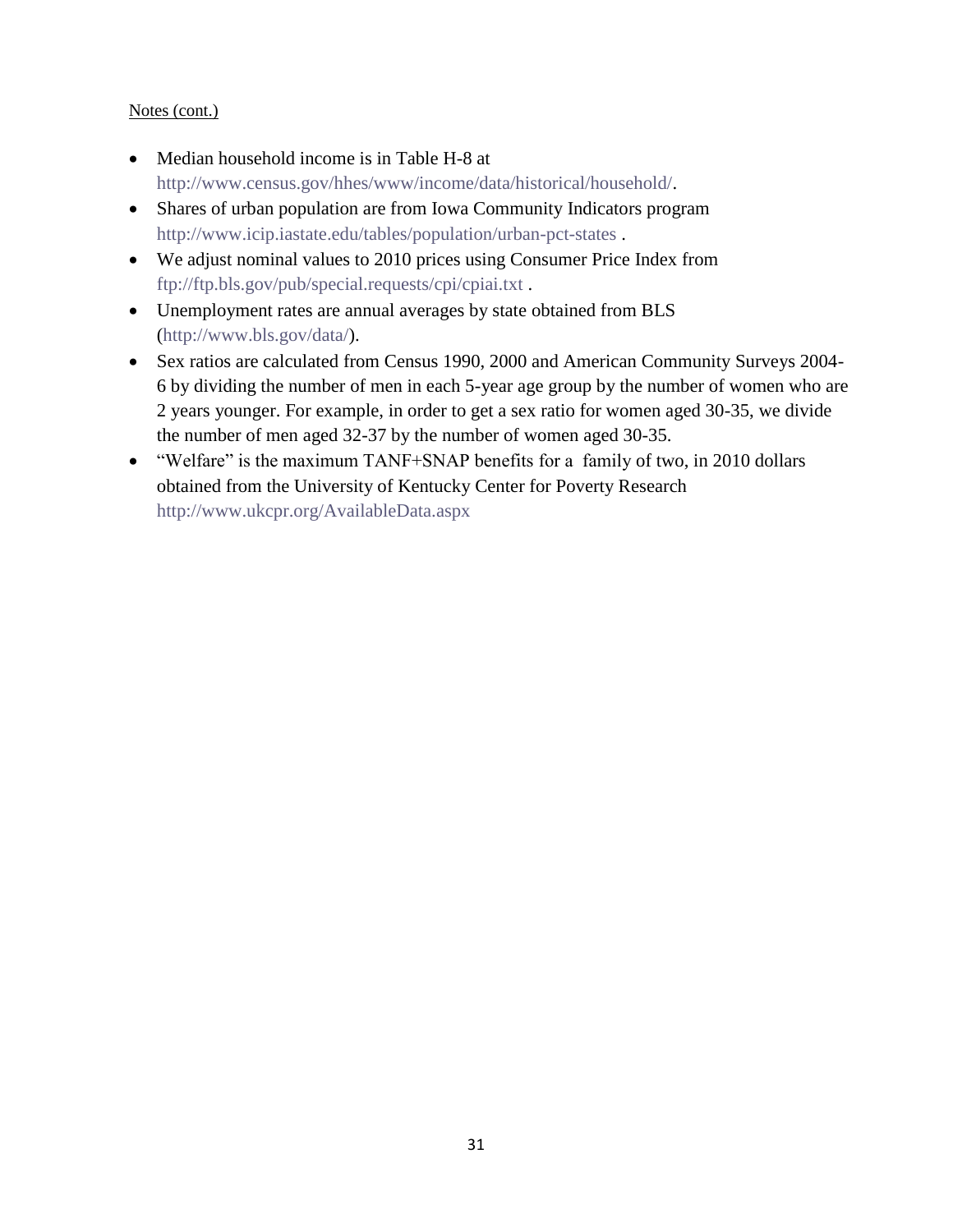|                            | WOMEN, N=322,858 |                  |            | MEN, N=293,045 |                  |             |  |
|----------------------------|------------------|------------------|------------|----------------|------------------|-------------|--|
| Model 1: Full set of       | probit           | probit           | <b>OLS</b> | probit         | probit           | <b>OLS</b>  |  |
| controls                   | employed         | full-time        | hours/week | employed       | full-time        | hours/week  |  |
| Individual characteristics | 1                | $\overline{2}$   | 3          | 4              | $\mathfrak s$    | 6           |  |
| <b>CLM*Single</b>          | $-0.01$          | $-0.02*$         | $-0.54$    | $-0.02**$      | $\bf{0}$         | $-0.1$      |  |
| <b>CLM*Married</b>         | $-0.02*$         | $-0.03***$       | $-1.07***$ | $\bf{0}$       | 0.01             | $-0.15$     |  |
| <b>CLM*Cohabiting</b>      | $-0.02$          | $-0.03*$         | $-0.84**$  | $-0.01$        | 0.02             | 0.34        |  |
| Married                    | $\theta$         | $0.03***$        | $0.70***$  | $0.13***$      | $0.16***$        | 5.72***     |  |
| Cohabiting                 | $0.03***$        | $0.10***$        | 3.11***    | $0.07***$      | $0.12***$        | $5.23***$   |  |
| Age                        | $0.04***$        | $0.13***$        | $3.14***$  | $0.02***$      | $0.09***$        | $2.84***$   |  |
| Age-squared                | $-0.07***$       | $-0.23***$       | $-5.35***$ | $-0.03***$     | $-0.15***$       | $-4.69***$  |  |
| No high school             | $-0.16***$       | $-0.17***$       | $-6.32***$ | $-0.13***$     | $-0.16***$       | $-5.89***$  |  |
| Some college               | $0.07***$        | $0.04***$        | $2.24***$  | $0.05***$      | $0.01***$        | $1.23***$   |  |
| College degree             | $0.15***$        | $0.13***$        | 4.99***    | $0.11***$      | $0.06***$        | 2.84***     |  |
| Graduate degree            | $0.19***$        | $0.19***$        | 8.03***    | $0.12***$      | $0.04***$        | 4.43***     |  |
| <b>Black</b>               | $-0.05***$       | $0.03***$        | $-0.43***$ | $-0.14***$     | $-0.12***$       | $-5.43***$  |  |
| Hispanic                   | $\theta$         | $0.03***$        | $-0.13$    | $-0.02***$     | $-0.02***$       | $-1.78***$  |  |
| Asian                      | $-0.08***$       | $-0.02**$        | $-1.87***$ | $-0.08***$     | $-0.05***$       | $-3.10***$  |  |
| Other race                 | $-0.10***$       | $\boldsymbol{0}$ | $-1.14***$ | $-0.12***$     | $-0.09***$       | $-3.78***$  |  |
| Metropolitan status        | $-0.02***$       | $\theta$         | $-0.36***$ | $-0.01***$     | $-0.02***$       | $-0.91***$  |  |
| Student                    | $-0.18***$       | $-0.32***$       | $-8.96***$ | $-0.22***$     | $-0.33***$       | $-10.59***$ |  |
| Unearned income            | $-0.00***$       | $-0.01***$       | $-0.39***$ | $-0.01***$     | $-0.01***$       | $-0.32***$  |  |
| Presence of kids $<6$      | $-0.09***$       | $-0.08***$       | $-2.30***$ | $0.05***$      | $0.09***$        | $1.76***$   |  |
| Presence of kids <18       | $0.03***$        | $0.04***$        | $2.05***$  | $0.04***$      | $0.07***$        | $1.58***$   |  |
| Number of children         | $-0.05***$       | $-0.07***$       | $-2.63***$ | $-0.01***$     | $-0.02***$       | $-0.17***$  |  |
| State characteristics      |                  |                  |            |                |                  |             |  |
| Community property         | $0.09**$         | $0.20***$        | 0.72       | $0.16***$      | $0.08*$          | 0.76        |  |
| Sex ratio                  | $-0.07**$        | $-0.19***$       | $-8.07***$ | $-0.06**$      | $-0.08***$       | $-6.96***$  |  |
| College educated adults    | $\mathbf{0}$     | $0.01***$        | $0.26***$  | $\overline{0}$ | $\overline{0}$   | $-0.05$     |  |
| Unemployment rate          | $-0.01***$       | $-0.01***$       | $-0.26***$ | $-0.01***$     | $-0.01***$       | $-0.40***$  |  |
| Log median state income    | 0.04             | $0.06**$         | $1.52*$    | 0.04           | $0.09***$        | $2.34**$    |  |
| Welfare                    | $\boldsymbol{0}$ | $-0.03*$         | $-0.47$    | $-0.01$        | $\boldsymbol{0}$ | 0.2         |  |
| Urban population share     | $\mathbf{0}$     | $-0.00***$       | $-0.12***$ | $-0.00***$     | $\theta$         | 0.04        |  |
| State dummies              | yes              | yes              | yes        | yes            | yes              | yes         |  |
| Time dummies               | yes              | yes              | yes        | yes            | yes              | yes         |  |
| R-squared                  |                  |                  | 0.19       |                |                  | 0.30        |  |

**Table 2. Employment and labor supply regression coefficients, CPS 1995-2011. Full set of controls.** 

Note: The table shows marginal effects from probit regressions and OLS coefficients. Here and in the rest of the paper significance is marked as follows: \* significant at 10%; \*\* significant at 5%; \*\*\* significant at 1%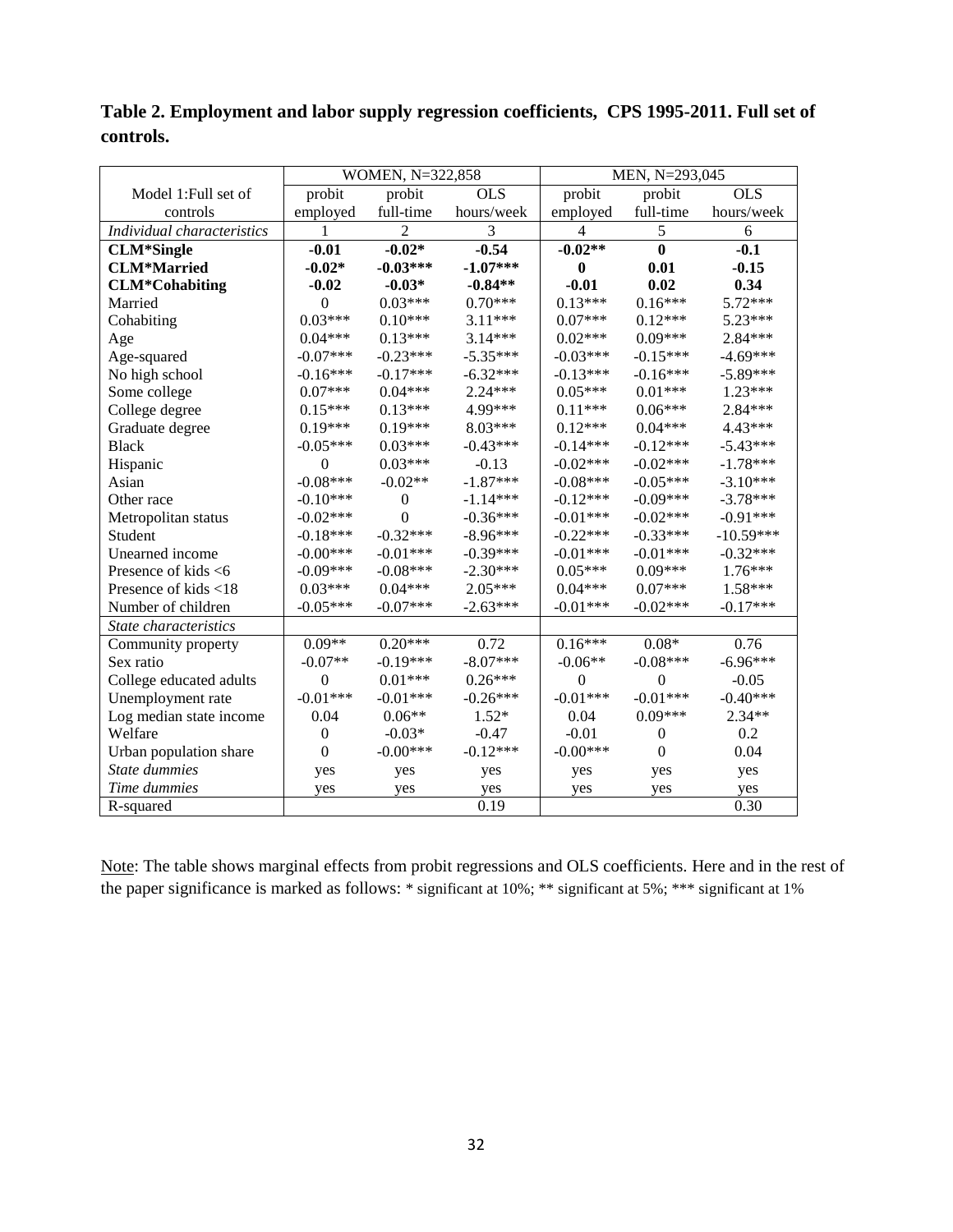|                        |                  | <b>WOMEN</b>             |                           |                  | <b>MEN</b>        |                  |
|------------------------|------------------|--------------------------|---------------------------|------------------|-------------------|------------------|
|                        | employed         | full-time                | hours of                  | employed         | full-time         | hours of         |
| NO COLLEGE             | probit           | emp probit               | work OLS                  | probit           | emp probit        | work OLS         |
| Age 18-25              | $\mathfrak{1}$   | $\overline{2}$           | $\overline{\mathfrak{z}}$ | $\overline{4}$   | 5                 | 6                |
| <b>ALL ETHNICITIES</b> |                  |                          |                           |                  |                   |                  |
| CLM* Single            | $-0.03$          | $-0.02$                  | $-1.22**$                 | $-0.02$          | 0.02              | $-0.04$          |
| CLM* Married           | $-0.03$          | $-0.04*$                 | $-1.53**$                 | $0.04**$         | $0.06***$         | 0.67             |
| CLM*Cohabiting         | $-0.04*$         | $-0.03$                  | $-1.19*$                  | 0.03             | $0.08***$         | $1.13*$          |
| ${\bf N}$              |                  | 123,883                  |                           |                  | 120,506           |                  |
| <b>WHITE</b>           |                  |                          |                           |                  |                   |                  |
| CLM* Single            | $-0.05**$        | $-0.04*$                 | $-1.51**$                 | $\theta$         | $\boldsymbol{0}$  | $\boldsymbol{0}$ |
| CLM* Married           | $-0.04*$         | $-0.04*$                 | $-1.71**$                 | $0.05**$         | $0.08***$         | $1.03*$          |
| CLM*Cohabiting         | $-0.06**$        | $-0.04$                  | $-1.48*$                  | 0.02             | $0.11***$         | 1.28*            |
| N                      |                  | 82,179                   |                           |                  | 82,487            |                  |
| <b>BLACK</b>           |                  |                          |                           |                  |                   |                  |
| CLM* Single            | 0.05             | 0.02                     | 0.14                      | $-0.06$          | $-0.01$           | $-0.96$          |
| CLM* Married           | $\boldsymbol{0}$ | 0.02                     | 0.31                      | $-0.02$          | 0.05              | 0.25             |
| CLM*Cohabiting         | 0.1              | $0.12**$                 | $2.91*$                   | 0.07             | 0.02              | 0.5              |
| ${\bf N}$              |                  | 17,968                   |                           |                  | 15,034            |                  |
| <b>HISPANIC</b>        |                  |                          |                           |                  |                   |                  |
| CLM* Single            | $-0.04$          | $-0.07$                  | $-2$                      | $\boldsymbol{0}$ | $\overline{0}$    | $4.51**$         |
| CLM*Married            | $-0.05$          | $-0.1$                   | $-3.17$                   | 0.03             | 0.08              | 3.66             |
| CLM*Cohabiting         | $-0.05$          | $-0.12*$                 | $-3.6$                    | 0.03             | 0.08              | $4.69*$          |
| ${\bf N}$              |                  | 17,746                   |                           |                  | 16,895            |                  |
| Age 26-35              |                  |                          |                           |                  |                   |                  |
| <b>ALL ETHNICITIES</b> |                  |                          |                           |                  |                   |                  |
| CLM* Single            | $0.03**$         | $\mathbf{0}$             | 0.76                      | $-0.01$          | $-0.01$           | $-0.19$          |
| CLM* Married           | 0.01             | $-0.02$                  | $-0.11$                   | $-0.01$          | $-0.01$           | $-0.42$          |
| CLM*Cohabiting         | 0.01             | 0.01                     | 0.51                      | $-0.02$          | $-0.01$           | $-0.1$           |
| ${\bf N}$              |                  | 126,376                  |                           |                  | 116,378           |                  |
| <b>WHITE</b>           |                  |                          |                           |                  |                   |                  |
| $CLM*$ Single          | $0.04*$          | 0.01                     | 1.18                      | $-0.01$          | $-0.02$           | $-0.53$          |
| CLM* Married           | 0.02             | $\boldsymbol{0}$<br>0.01 | 0.5<br>$\mathbf{1}$       | $-0.01$          | $-0.02$           | $-0.82$          |
| CLM*Cohabiting<br>N    | 0.02             | 87,637                   |                           | $-0.03*$         | $-0.02$<br>84,562 | $-0.34$          |
| <b>BLACK</b>           |                  |                          |                           |                  |                   |                  |
| CLM* Single            | 0.03             | $-0.03$                  | 0.47                      | $-0.03$          | 0.02              | 1.32             |
| CLM* Married           | 0.02             | $-0.04$                  | $-0.31$                   | $-0.04$          | $-0.02$           | 0.22             |
| CLM*Cohabiting         | 0.02             | $-0.03$                  | 0.13                      | $-0.02$          | 0.04              | 1.8              |
| ${\bf N}$              |                  | 18,932                   |                           |                  | 13,618            |                  |
| <b>HISPANIC</b>        |                  |                          |                           |                  |                   |                  |
| $CLM*$ Single          | $\boldsymbol{0}$ | $-0.13$                  | $-5.37**$                 | $-0.04$          | $-0.01$           | 0.95             |
| CLM* Married           | $-0.04$          | $-0.20**$                | $-7.75***$                | $-0.02$          | 0.03              | 1.82             |
| CLM*Cohabiting         | $-0.03$          | $-0.07$                  | $-4.92*$                  | $-0.02$          | $-0.05$           | $-0.49$          |
| ${\bf N}$              |                  | 15,268                   |                           |                  | 13,876            |                  |

**Table 3. Coefficients on the variables of interest, respondents without college degree, by age and race, CPS 1995-2011.**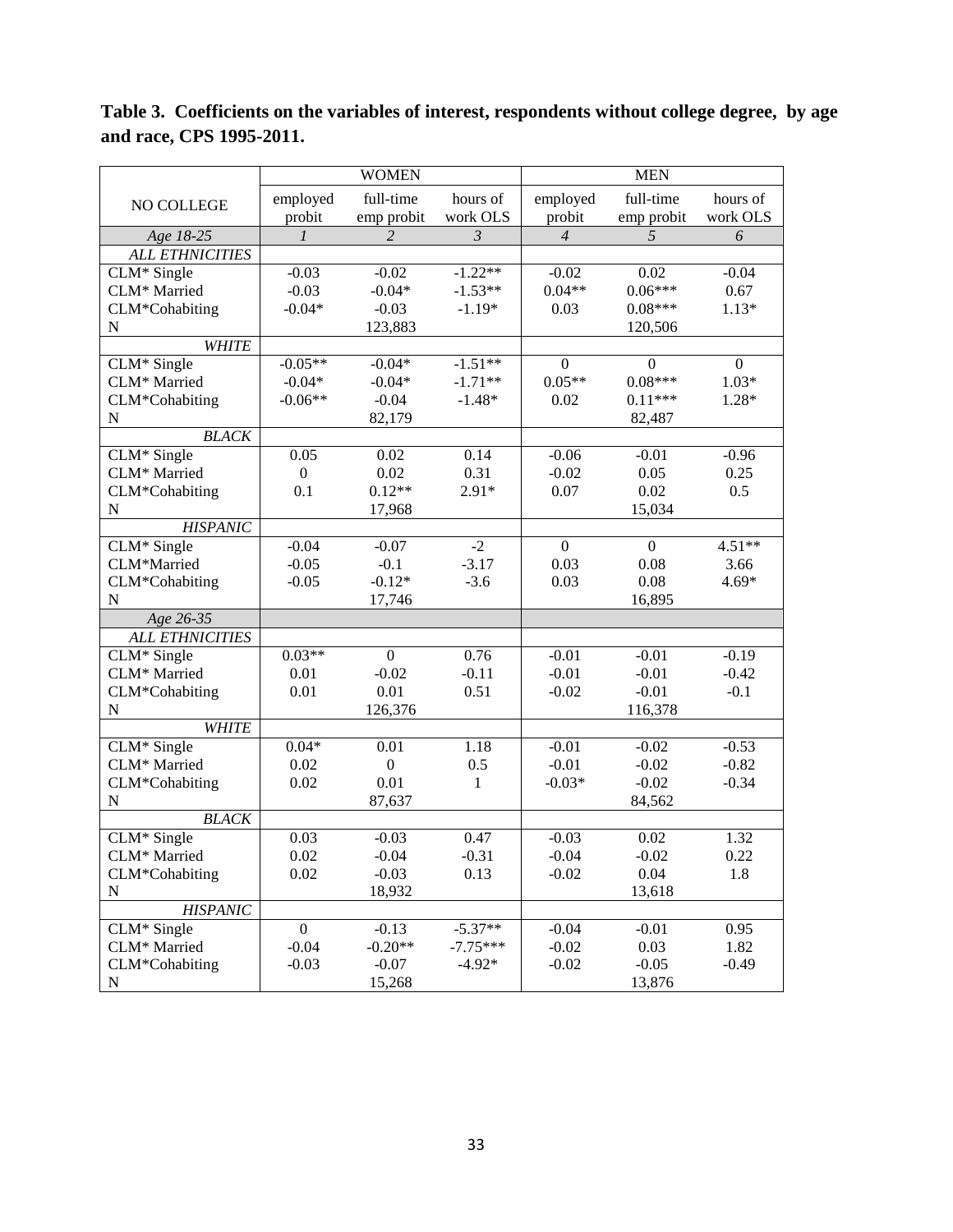|                        | <b>WOMEN</b> |                |               | <b>MEN</b>     |              |           |  |
|------------------------|--------------|----------------|---------------|----------------|--------------|-----------|--|
| <b>COLLEGE</b>         | employed     | full-time      | hours of      | employed       | full-time    | hours of  |  |
|                        | probit       | emp probit     | work OLS      | probit         | emp probit   | work OLS  |  |
|                        | 1            | $\mathfrak{D}$ | $\mathcal{E}$ | $\overline{4}$ | 5            | 6         |  |
| <b>ALL ETHNICITIES</b> |              |                |               |                |              |           |  |
| <b>CLM</b>             | $-0.01$      | $\theta$       | $-0.37$       | 0.01           | $\Omega$     | 0.6       |  |
| CLM* Married           | $-0.03***$   | $-0.04*$       | $-1.38**$     | $\theta$       | 0            | 0.48      |  |
| CLM*Cohabiting         | $-0.02$      | $-0.06**$      | $-1.91***$    | $-0.01$        | 0            | 0.31      |  |
| N                      |              | 72,599         |               |                | 56,161       |           |  |
| <b>WHITE</b>           |              |                |               |                |              |           |  |
| $CLM*$ Single          | $-0.03**$    | $\Omega$       | $-0.4$        | 0.01           | $\mathbf{0}$ | $0.98*$   |  |
| CLM* Married           | $-0.05***$   | $-0.04*$       | $-1.54**$     | $\theta$       | $\theta$     | 0.71      |  |
| CLM*Cohabiting         | $-0.04*$     | $-0.06*$       | $-2.13***$    | $-0.01$        | $\Omega$     | 0.38      |  |
| N                      |              | 58,804         |               |                | 46,894       |           |  |
| <b>BLACK</b>           |              |                |               |                |              |           |  |
| $CLM*$ Single          | 0.05         | $-0.06$        | $-1.87$       | $-0.03$        | 0.01         | $-1.68$   |  |
| CLM* Married           | 0.03         | $-0.04$        | $-0.88$       | $-0.09$        | $-0.09$      | $-3.02$   |  |
| CLM*Cohabiting         | 0.05         | $-0.08$        | $-1.57$       | $-0.04$        | 0.02         | 0.94      |  |
| N                      |              | 6,114          |               |                | 3,439        |           |  |
| <b>HISPANIC</b>        |              |                |               |                |              |           |  |
| $CLM*$ Single          | 0.07         | 0.12           | 3.72          | $-0.03$        | $-0.34***$   | $-6.97**$ |  |
| CLM* Married           | 0.05         | 0.08           | 3.09          | $-0.02$        | $-0.32***$   | $-5.79*$  |  |
| CLM*Cohabiting         | 0.08         | 0.01           | 2.59          | $-0.04$        | $-0.33**$    | $-9.13**$ |  |
| N                      |              | 4,642          |               |                | 3,284        |           |  |

**Table 4. Coefficients on the variables of interest, college-educated respondents, by age and race, CPS 1995-2011.**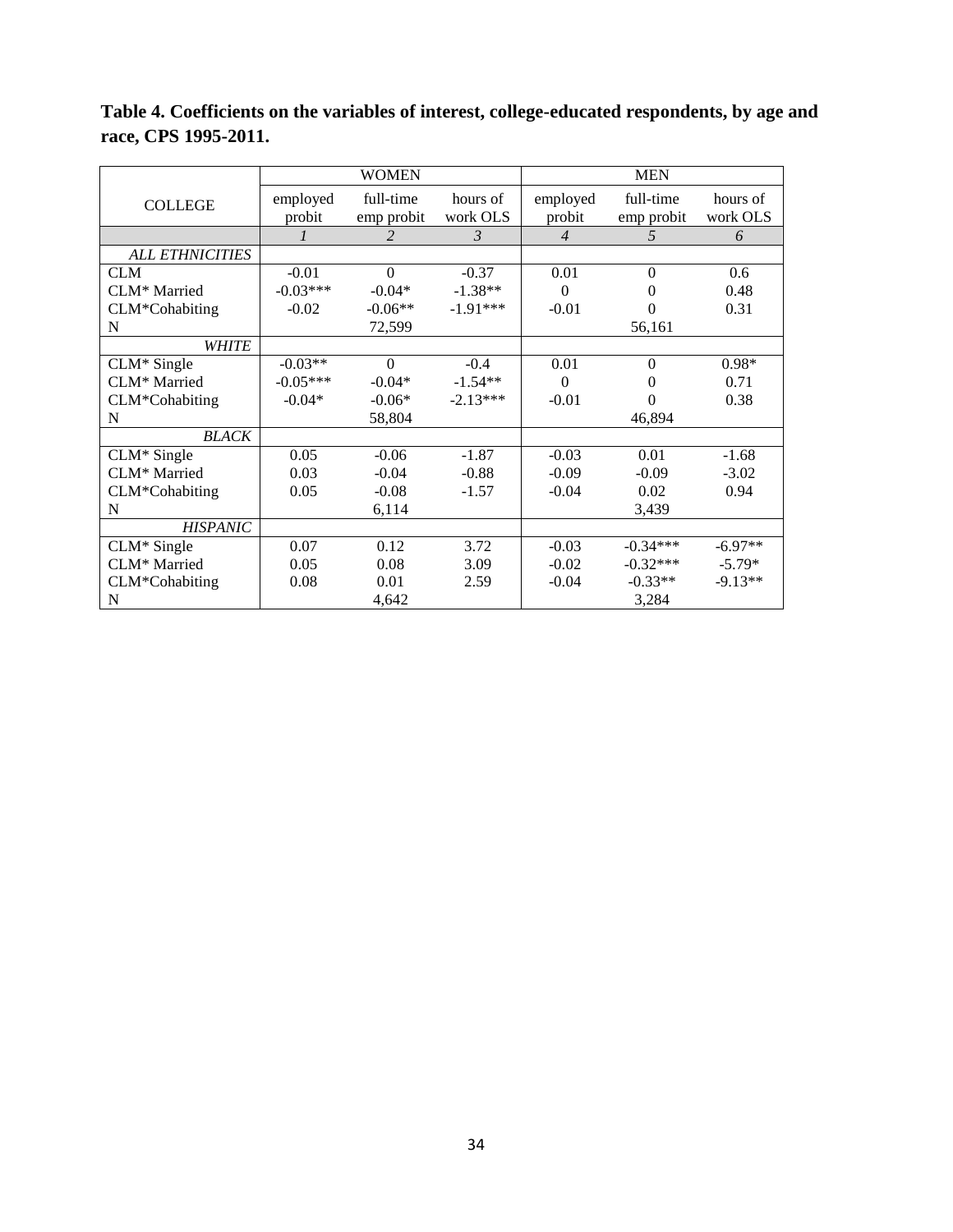#### **Table 5 Summary of CPS results for labor supply outcomes.**

| PANEL A. SUMMARY OF RESULTS FOR ALL RESPONDENTS AND THOSE WITH COLLEGE |  |
|------------------------------------------------------------------------|--|
| (based on Tables 2 and 4)                                              |  |

|              |              | women        |        | men         |
|--------------|--------------|--------------|--------|-------------|
| <u>18-35</u> | All          | College      | aП     | College $*$ |
| single       | Neg FT       |              | Neg LF |             |
| married      | Neg LF FT hs | Neg LF FT hs |        |             |
| cohab        | Neg FT hs    | Neg FT hs    |        |             |

Notes: Neg and Pos stand for 'negative' and 'positive' signs of CLM (common-law marriage) availability; LF: labor force participation; FT: full-time employment; hs: hours of work.

\*When college educated men are broken down by ethnicity, we find a Positive effect on hours for white single men and a Negative effect on FT and hours for Hispanic men (in all relationship status).

PANEL B. SUMMARY OF RESULTS FOR RESPONDENTS WITH NO COLLEGE (based on Table 3)

|                               |           |              | Women no college |           |           | Men no college |       |        |  |
|-------------------------------|-----------|--------------|------------------|-----------|-----------|----------------|-------|--------|--|
|                               | All ethn. | white        | black            | Hisp.     | All ethn. | white          | black | Hisp.  |  |
|                               |           |              |                  |           |           |                |       |        |  |
| $\frac{18-25}{\text{single}}$ | Neg hs    | Neg LF FT hs |                  |           |           |                |       | Pos hs |  |
| married                       | Neg FT hs | Neg LF FT hs |                  |           | Pos LF FT | Pos LF FT hs   |       |        |  |
| cohab                         | Neg LF hs | Neg LF hs    | Pos FT hs        | Neg FT    | Pos FT hs | Pos FT hs      |       | Pos hs |  |
|                               |           |              |                  |           |           |                |       |        |  |
|                               |           |              |                  |           |           |                |       |        |  |
| $\frac{26-35}{single}$        | Pos LF    | Pos LF       |                  | Neg hs    |           |                |       |        |  |
| married                       |           |              |                  | Neg FT hs |           |                |       |        |  |
| cohab                         |           |              |                  | Neg hs    |           |                |       |        |  |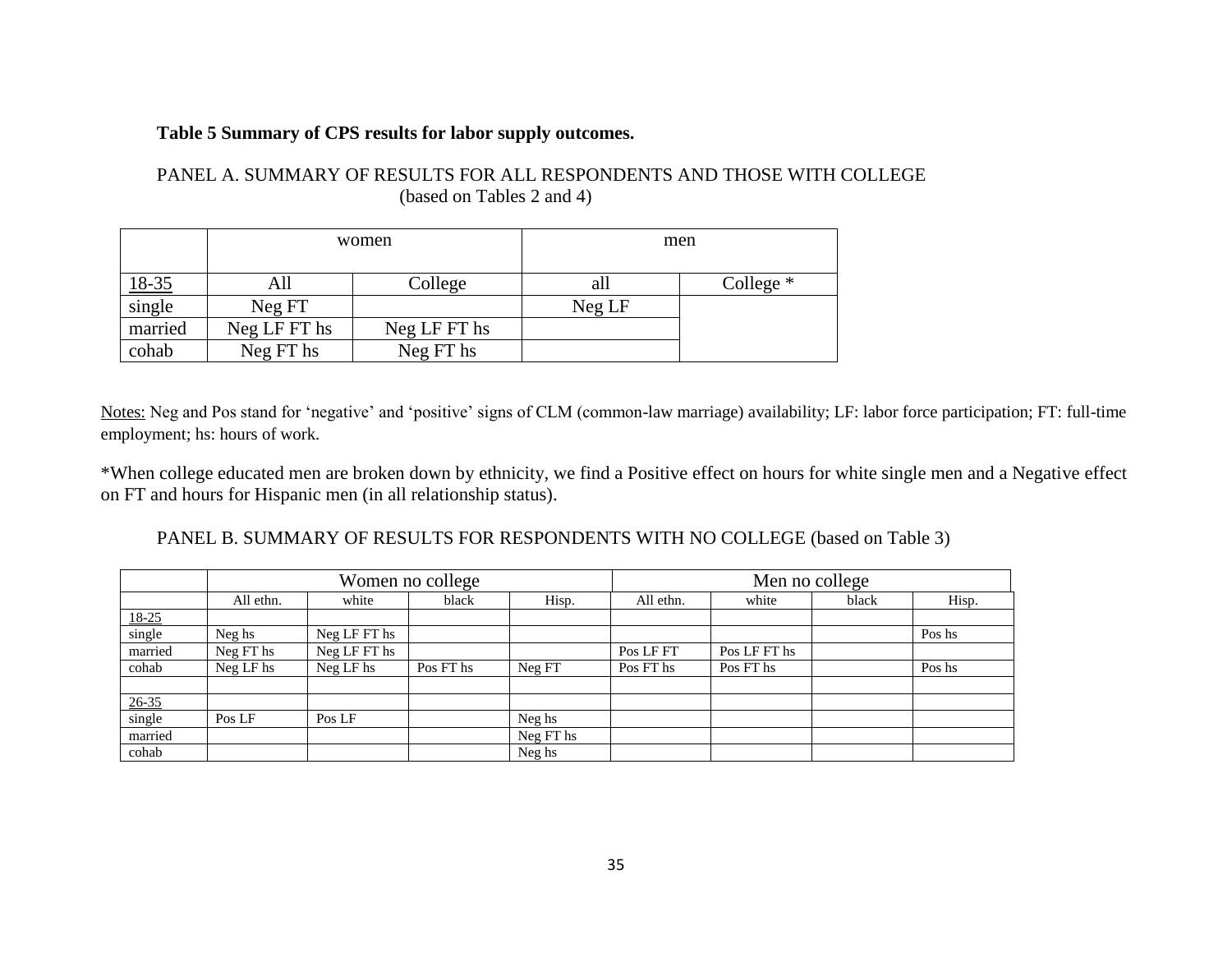|                                      | WOMEN, N=15,344 |                |             | MEN, N=11,028 |
|--------------------------------------|-----------------|----------------|-------------|---------------|
|                                      | h.prod.         | total work     | h.prod.     | total work    |
| Individual characteristics           |                 |                |             |               |
| <b>CLM*</b> Single                   | $-11.34**$      | $-2.5$         | 6.9         | 22.13***      |
| <b>CLM *Married</b>                  | $-14.59**$      | $-14.29**$     | $-13.92*$   | -14.69        |
| <b>CLM *Cohabiting</b>               | 13.27           | 39.20**        | 10.49       | $-8.07$       |
| Married                              | 38.08***        | 11.05**        | 27.97***    | 50.82***      |
| Cohabiting                           | 32.76***        | $15.76**$      | 26.72***    | 60.45***      |
| Age                                  | $-10.38***$     | 30.89***       | $-7.13*$    | 32.02***      |
| Age-sq                               | $22.10***$      | $-51.25***$    | 17.43**     | -49.81***     |
| No high school diploma               | 0.77            | $-45.31***$    | 0.22        | $-34.23***$   |
| Some college                         | $9.16**$        | 20.54***       | 5.84        | 21.85***      |
| College degree                       | 4.5             | 32.94***       | 8.97        | 29.37***      |
| Graduate degree                      | 14.58**         | 45.45***       | 8.24        | 48.76***      |
| <b>Black</b>                         | $-52.32***$     | $-49.46***$    | $-33.75***$ | $-60.07***$   |
| Hispanic                             | $-9.20*$        | $-1.13$        | $-4.49$     | 6.71          |
| Asian                                | $-13.78$        | $-12.86$       | $-34.07**$  | $-17.37$      |
| Other race                           | 8.98            | $-4.15$        | 20.96**     | $-19.08$      |
| Metropolitan residence               | 6.2             | $-1.83$        | $-8.1$      | 5.93          |
| Presence of kids <6                  | 163.19***       | 99.99***       | 86.16***    | 82.48***      |
| Presence of kids <18                 | 73.96***        | 64.87***       | 40.38***    | 46.67***      |
| Number of children                   | 19.88***        | $10.16***$     | 2.95        | 0.99          |
| Student                              | $-18.76***$     | $-77.52***$    | $-22.16***$ | $-113.57***$  |
| Summer                               | $-3.83$         | $-4.95$        | 6.82        | $10.41*$      |
| Friday                               | $-2.41$         | $-13.72**$     | 7.79        | 6.25          |
| Saturday                             | 37.31***        | $-149.22***$   | 69.97***    | $-179.01***$  |
| Sunday                               | 15.05***        | $-192.70***$   | $61.13***$  | $-225.98***$  |
| Holiday                              | $-22.52*$       | $-236.00***$   | 19.17       | $-291.36***$  |
| State characteristics & time dummies |                 |                |             |               |
| Community property                   | $-5.68$         | $-8.51$        | 5.88        | $-7.73$       |
| Sex ratio                            | 118.33***       | 36.76          | $-18.97$    | 49.55         |
| College educated adults              | 0.33            | $-0.32$        | $-0.4$      | $-3.62***$    |
| Unemployment rate                    | $-0.63$         | 0.6            | 2.72        | $-6.16***$    |
| Log median state income              | $-73.42***$     | $\overline{7}$ | 74.20**     | 70.08*        |
| Welfare                              | 7.18            | $-15.92$       | $-10.56$    | 19.66         |
| Urban population share               | 0.21            | $-0.11$        | $-0.45*$    | 0.06          |
| Northeast                            | 12.24**         | 14.90**        | 3.77        | $-12.09$      |
| Midwest                              | $-6.02$         | $10.00*$       | 14.43**     | $-6.45$       |
| West                                 | 4.82            | 8.46           | 1.31        | $-5.17$       |
| Year dummies                         | yes             | yes            | yes         | yes           |

**Table 6. Household production and total work regressions with full set of controls, tobit marginal effects. US born women & men age 18-35, ATUS 2003-2011.** 

Notes: Dependent variables are daily minutes spent in household production and total work. The latter is defined as household production plus paid work. Survey weights are applied to account evenly for all days of the week.